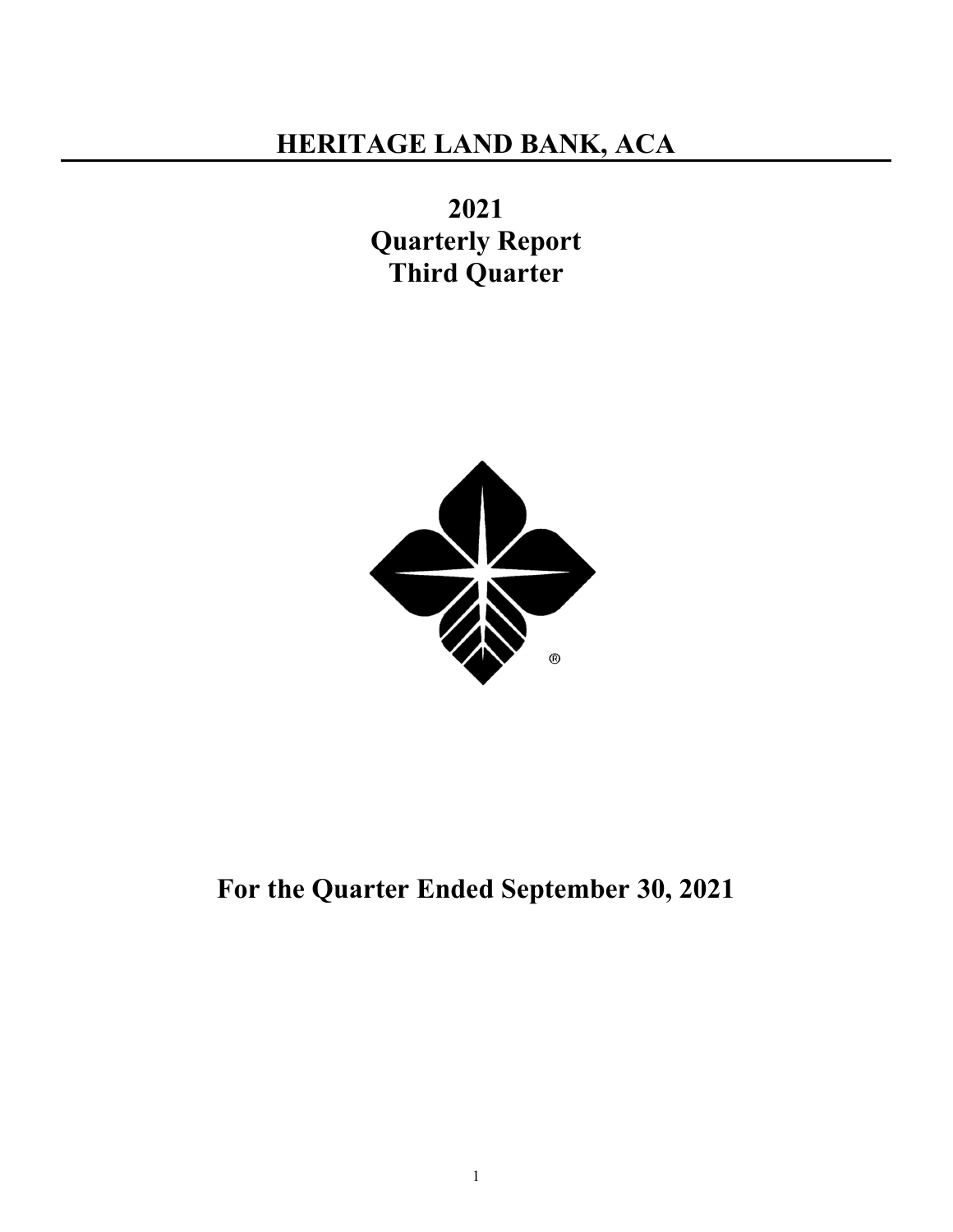## REPORT OF MANAGEMENT

The undersigned certify that we have reviewed this report, that it has been prepared in accordance with all applicable statutory or regulatory requirements, and that the information contained herein is true, accurate and complete to the best of our knowledge and belief.

yui M Laude

William M. Tandy, Chief Executive Officer Kevin Sampson, Chairman, Board of Directors

eun

November 4, 2021 November 4, 2021

 Heath Gattis, Chief Financial Officer November 4, 2021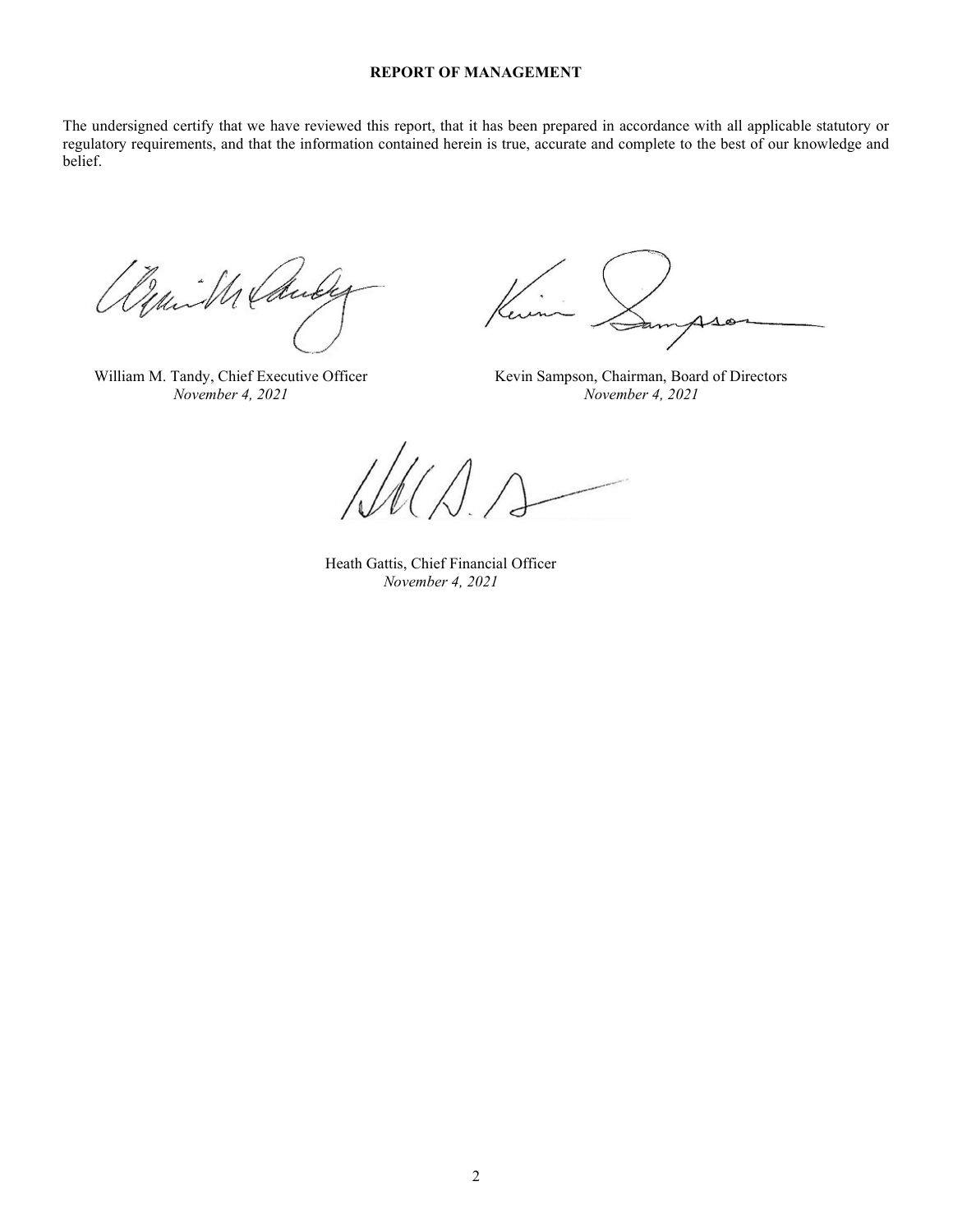# Third Quarter 2021 Financial Report

## Table of Contents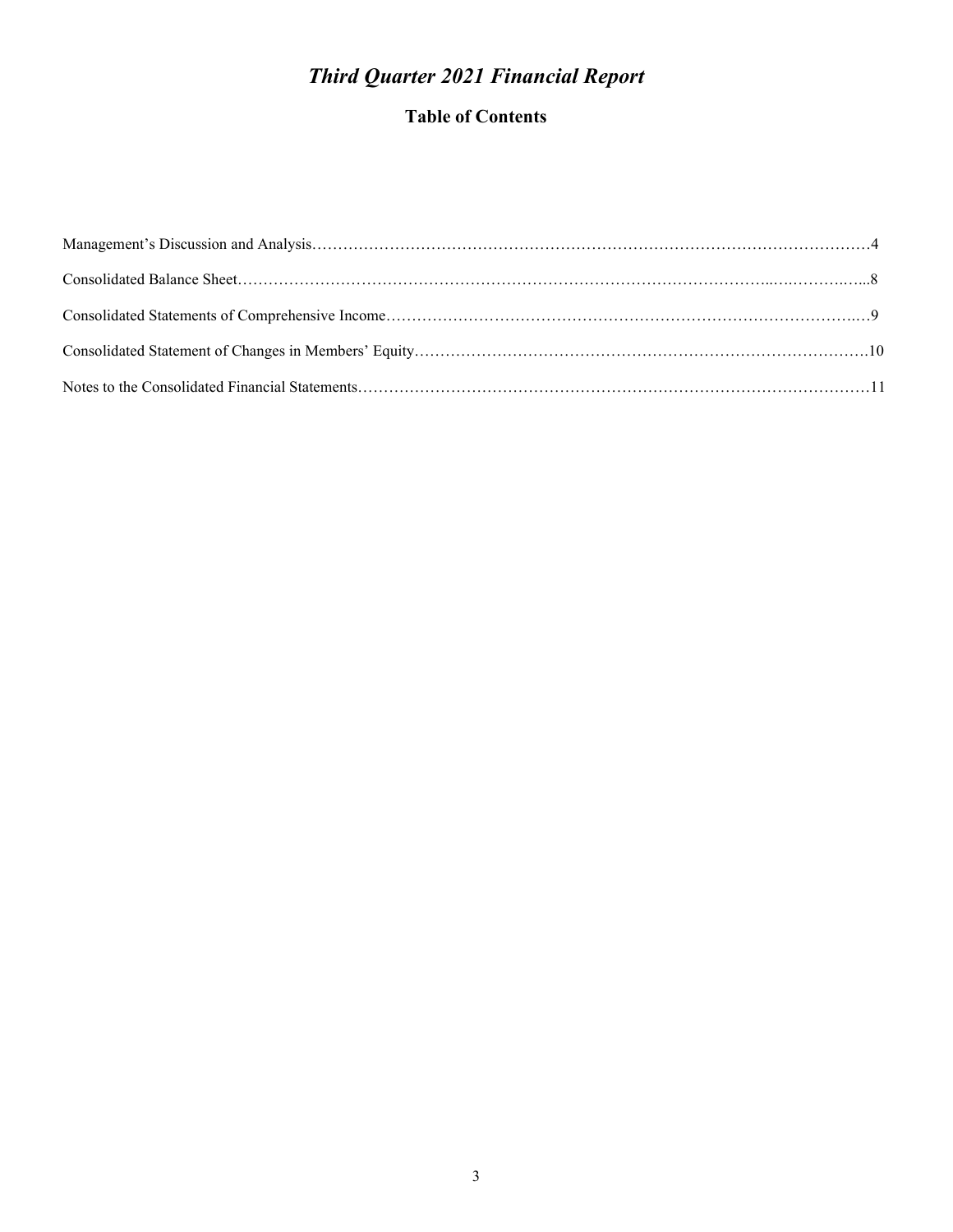## HERITAGE LAND BANK, ACA MANAGEMENT'S DISCUSSION AND ANALYSIS

The following commentary reviews the financial performance of the Heritage Land Bank, ACA (Agricultural Credit Association), referred to as the Association, for the quarter ended September 30, 2021. These comments should be read in conjunction with the accompanying financial statements and the December 31, 2020 Annual Report to Stockholders.

The Association is a member of the Farm Credit System (System), a nationwide network of cooperatively owned financial institutions established by and subject to the provisions of the Farm Credit Act of 1971, as amended, and the regulations of the Farm Credit Administration (FCA) promulgated thereunder.

The consolidated financial statements comprise the operations of the ACA and its wholly-owned subsidiaries. The consolidated financial statements were prepared under the oversight of the Association's audit committee.

## Significant Events

The Association's board of directors is committed to returning earnings in the form of a cooperative dividend. In January 2021, the board of directors declared a cash cooperative dividend distribution of approximately \$3.9 million from 2020 profits that was paid March 18, 2021. The cooperative dividend distribution equated to 70 basis points (0.7 percent). Since 2000, Heritage Land Bank has returned a total of \$47.5 million in cash to borrowers.

The United States has been operating under a presidentially declared emergency since March 13, 2020 (reaffirmed on February 24, 2021) due to the Coronavirus Disease 2019 (also referred to as COVID-19). The Association continues during these unprecedented times to fulfill its mission to support agriculture and rural communities by providing access to reliable and consistent credit. The Association was able to maintain access to the Farm Credit Bank of Texas as a liquidity source without significant changes to its funding. Through September 30, 2021 and the date of this report, there have been no observable delinquencies or credit metrics materially impacting the credit quality of the Association's loan portfolio related to COVID-19. The Association is closely monitoring its loan portfolio overall and is particularly focused on sectors that may be pressured by COVID-19 and its related economic impacts, such as oil and gas, food processing, timber, and beef cattle. The Association has adjusted its portfolio monitoring and servicing practices and, if appropriate, will evaluate its allowance for loan losses as changes in outlook occur. Capital levels remained strong to support any adversity or continuing loan demand.

Operationally, the Association continues to function as normal during these challenging times. The Association has witnessed the benefits of past and current technology initiatives which allow Association personnel to work remotely and support both their families and their customer base. As it relates to the Association's internal controls over financial reporting and disclosure controls and procedures, the controls and procedures continue to operate effectively and no material changes to the controls or financial systems have occurred or are contemplated.

The overall impact of COVID-19 is evolving and future events are still uncertain. The Association continues to assess the potential impact of COVID-19 on the global, U.S., and Texas economies. The Association will continue to closely monitor the situation in the coming quarters.

## Loan Portfolio

Total loans outstanding at September 30, 2021, including nonaccrual loans and sales contracts, were \$661,948,058 compared to \$611,402,936 at December 31, 2020, reflecting an increase of 8.3 percent. Nonaccrual loans as a percentage of total loans outstanding were 0.1 percent at September 30, 2021 and December 31, 2020.

The Association recorded \$41,953 in recoveries and no in charge-offs for the quarter ended September 30, 2021, and \$22,061 in recoveries and no charge-offs for the same period in 2020. The Association's allowance for loan losses was 0.8 percent and 0.9 percent of total loans outstanding as of September 30, 2021, and December 31, 2020, respectively.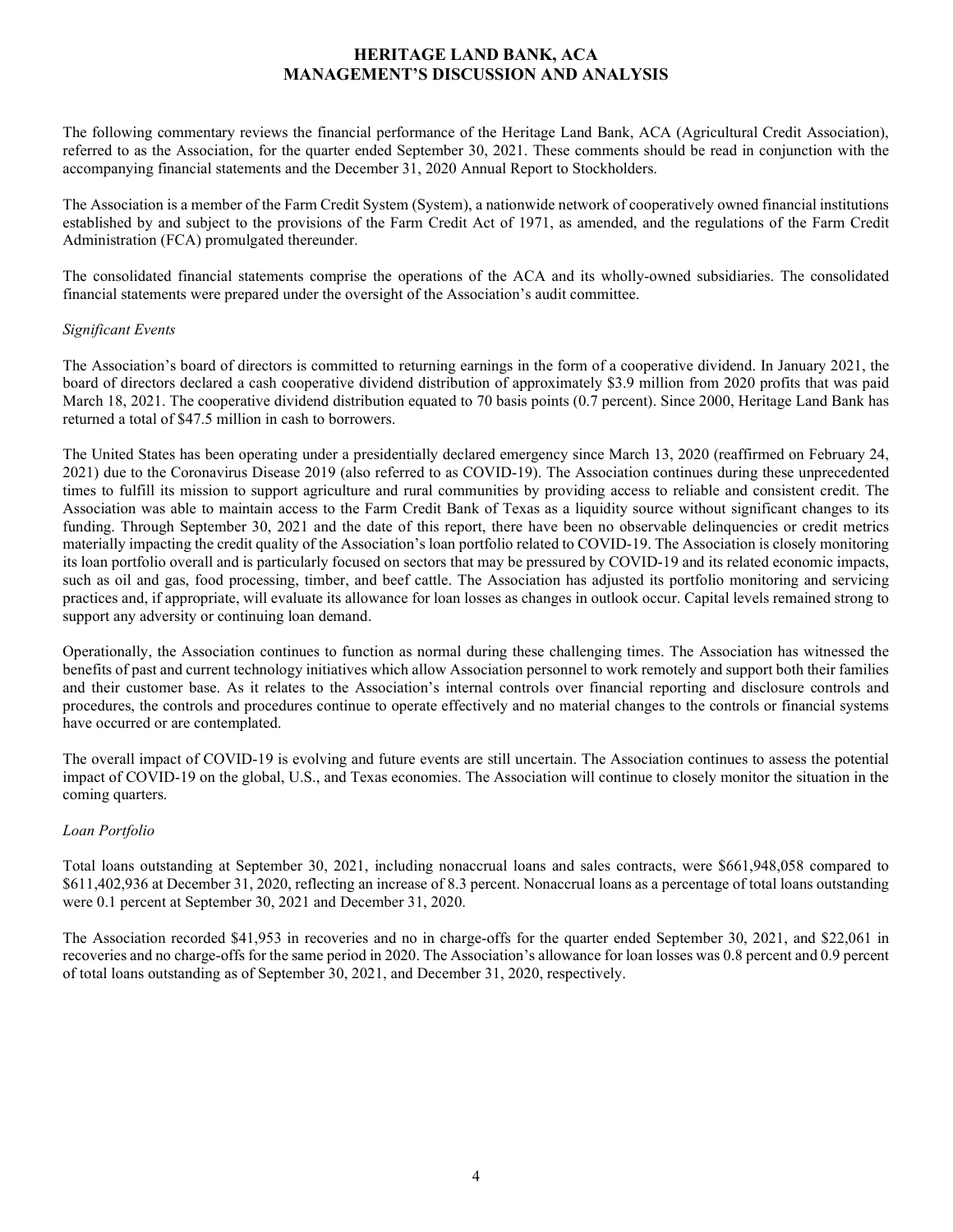#### Risk Exposure

High-risk assets include nonaccrual loans, loans that are past due 90 days or more and still accruing interest, formally restructured loans and other property owned. The following table illustrates the Association's components and trends of high-risk assets.

| s include nonaccrual loans, loans that are past due 90 days or more and still accruing interest, formally restructured<br>property owned. The following table illustrates the Association's components and trends of high-risk assets. |                    |                        |              |                   |                        |  |
|----------------------------------------------------------------------------------------------------------------------------------------------------------------------------------------------------------------------------------------|--------------------|------------------------|--------------|-------------------|------------------------|--|
|                                                                                                                                                                                                                                        |                    |                        |              |                   |                        |  |
|                                                                                                                                                                                                                                        | September 30, 2021 |                        |              | December 31, 2020 |                        |  |
| Nonaccrual                                                                                                                                                                                                                             | Amount             | $\frac{6}{6}$<br>41.3% | $\mathbb{S}$ | Amount<br>511,468 | $\frac{0}{0}$<br>27.5% |  |
| Formally restructured                                                                                                                                                                                                                  | 520,571<br>80,760  | 6.4%                   |              | 270,600           | 14.5%                  |  |
| Other property owned, net                                                                                                                                                                                                              | 658,198            | 52.3%                  |              | 1,077,925         | 58.0%                  |  |
| Total                                                                                                                                                                                                                                  | 1,259,529          | 100.0%                 |              | 1,859,993         | 100.0%                 |  |
|                                                                                                                                                                                                                                        |                    |                        |              |                   |                        |  |

#### Results of Operations

The Association had net income of \$2,272,203 and \$6,807,830 for the three and nine months ended September 30, 2021, as compared to net income of \$2,202,944 and \$6,371,771 for the same period in 2020, reflecting an increase of 3.1 percent and 6.8 percent, respectively. Net interest income was \$4,203,813 and \$12,451,273 for the three and nine months ended September 30, 2021, compared to \$3,815,256 and \$11,385,199 for the same period in 2020.

|                            |                                                                                                                                                                          |                     |                              | September 30, 2021       |              | December 31, 2020              |                                                                 |                            |
|----------------------------|--------------------------------------------------------------------------------------------------------------------------------------------------------------------------|---------------------|------------------------------|--------------------------|--------------|--------------------------------|-----------------------------------------------------------------|----------------------------|
|                            |                                                                                                                                                                          |                     | <b>Amount</b>                | $\frac{0}{0}$            |              | Amount                         | $\frac{0}{0}$                                                   |                            |
| Nonaccrual                 |                                                                                                                                                                          |                     | 520,571                      | 41.3%                    | $\$$         | 511,468                        | 27.5%                                                           |                            |
|                            | Formally restructured                                                                                                                                                    |                     | 80,760                       | 6.4%                     |              | 270,600                        | 14.5%                                                           |                            |
|                            | Other property owned, net                                                                                                                                                |                     | 658,198                      | 52.3%                    |              | 1,077,925                      | 58.0%                                                           |                            |
| Total                      |                                                                                                                                                                          | -8                  | 1,259,529                    | 100.0%                   | -S           | 1,859,993                      | 100.0%                                                          |                            |
| perations                  |                                                                                                                                                                          |                     |                              |                          |              |                                |                                                                 |                            |
|                            |                                                                                                                                                                          |                     |                              |                          |              |                                |                                                                 |                            |
|                            | ion had net income of \$2,272,203 and \$6,807,830 for the three and nine months ended September 30, 2021, as compared                                                    |                     |                              |                          |              |                                |                                                                 |                            |
|                            | e of \$2,202,944 and \$6,371,771 for the same period in 2020, reflecting an increase of 3.1 percent and 6.8 percent,                                                     |                     |                              |                          |              |                                |                                                                 |                            |
|                            | Net interest income was \$4,203,813 and \$12,451,273 for the three and nine months ended September 30, 2021, compared<br>6 and \$11,385,199 for the same period in 2020. |                     |                              |                          |              |                                |                                                                 |                            |
|                            |                                                                                                                                                                          |                     |                              |                          |              |                                |                                                                 |                            |
|                            |                                                                                                                                                                          |                     |                              | <b>Nine Months Ended</b> |              |                                |                                                                 |                            |
|                            |                                                                                                                                                                          |                     | September 30,                |                          |              | September 30,                  |                                                                 |                            |
|                            |                                                                                                                                                                          |                     | 2021                         |                          |              | 2020                           |                                                                 |                            |
|                            |                                                                                                                                                                          |                     | Average                      |                          |              | Average                        |                                                                 |                            |
|                            |                                                                                                                                                                          |                     | <b>Balance</b>               | Interest                 |              | Balance                        | Interest                                                        |                            |
| Loans                      |                                                                                                                                                                          |                     | 637,000,271                  | \$20,783,831             | \$           | 568,433,999                    | \$21,091,995                                                    |                            |
|                            | Interest-bearing liabilities                                                                                                                                             |                     | 551,474,025                  | 8,332,558                |              | 486,860,591                    | 9,706,796                                                       |                            |
| Impact of capital          |                                                                                                                                                                          | -S                  | 85,526,246                   |                          | $\mathbb{S}$ | 81,573,408                     |                                                                 |                            |
| Net interest income        |                                                                                                                                                                          |                     |                              | \$12,451,273             |              |                                | \$11,385,199                                                    |                            |
|                            |                                                                                                                                                                          |                     |                              |                          |              |                                |                                                                 |                            |
|                            |                                                                                                                                                                          |                     | 2021                         |                          |              | 2020                           |                                                                 |                            |
|                            |                                                                                                                                                                          |                     | <b>Average Yield</b>         |                          |              | Average Yield                  |                                                                 |                            |
| Yield on loans             |                                                                                                                                                                          |                     | 4.36%                        |                          |              | 4.96%                          |                                                                 |                            |
|                            | Cost of interest-bearing                                                                                                                                                 |                     |                              |                          |              |                                |                                                                 |                            |
| liabilities                |                                                                                                                                                                          |                     | 2.02%                        |                          |              | 2.66%                          |                                                                 |                            |
| Interest rate spread       |                                                                                                                                                                          |                     | 2.34%                        |                          |              | 2.30%                          |                                                                 |                            |
|                            | Net interest income as a                                                                                                                                                 |                     |                              |                          |              |                                |                                                                 |                            |
|                            | percentage of average                                                                                                                                                    |                     |                              |                          |              |                                |                                                                 |                            |
| earning assets             |                                                                                                                                                                          |                     | 2.61%                        |                          |              | 2.68%                          |                                                                 |                            |
|                            |                                                                                                                                                                          | Three months ended: |                              |                          |              |                                |                                                                 |                            |
|                            | September 30, 2021 vs. September 30, 2020                                                                                                                                |                     |                              |                          |              |                                | Nine months ended:<br>September 30, 2021 vs. September 30, 2020 |                            |
|                            |                                                                                                                                                                          |                     | Increase (decrease) due to   |                          |              |                                | Increase (decrease) due to                                      |                            |
|                            | <b>Volume</b>                                                                                                                                                            | Rate                |                              | <b>Total</b>             |              | <b>Volume</b>                  | Rate                                                            | <b>Total</b>               |
|                            | 845,863<br>\$                                                                                                                                                            | \$ (543,980)        | \$                           | 301,883                  |              | \$2,541,831                    | \$(2,849,995)                                                   | \$ (308, 164)              |
|                            |                                                                                                                                                                          |                     |                              |                          |              |                                | (2,661,291)                                                     |                            |
| me - loans                 |                                                                                                                                                                          |                     |                              |                          |              |                                |                                                                 |                            |
| nse:<br><sub>1</sub> ncome | 404,011<br>441,852<br>-SS                                                                                                                                                | S,                  | (490, 685)<br>(53,295)<br>S, | (86, 674)<br>388,557     |              | 1,287,053<br>\$1,254,778<br>S, | (188, 704)                                                      | (1,374,238)<br>\$1,066,074 |

|                         |         | Three months ended:                       |              |             | Nine months ended:                        |              |
|-------------------------|---------|-------------------------------------------|--------------|-------------|-------------------------------------------|--------------|
|                         |         | September 30, 2021 vs. September 30, 2020 |              |             | September 30, 2021 vs. September 30, 2020 |              |
|                         |         | Increase (decrease) due to                |              |             | Increase (decrease) due to                |              |
|                         | Volume  | Rate                                      | <b>Total</b> | Volume      | Rate                                      | <b>Total</b> |
| Interest income - loans | 845,863 | \$(543,980)                               | 301,883      | \$2,541,831 | \$(2,849,995)                             | (308, 164)   |
| Interest expense        | 404.011 | (490, 685)                                | (86, 674)    | 1,287,053   | (2,661,291)                               | (1,374,238)  |
| Net interest income     | 441,852 | (53,295)                                  | 388,557      | \$1,254,778 | (188, 704)                                | \$1,066,074  |

Interest income for the three months ended September 30, 2021, increased by \$301,883, or 4.46 percent, from the same period of 2020, primarily due to an increase in average loan volume despite a decrease in interest rates. Interest income for the nine months ended September 30, 2021, decreased by \$308,164, or 1.46 percent, from the same period of 2020, primarily due to a decrease in interest rates despite an increase in average loan volume. Interest expense for the three and nine months ended September 30, 2021, decreased by \$86,674 and \$1,374,238, or 2.94 percent and 14.16 percent, respectively, from the same period of 2020 due to a decrease in interest rates despite an increase in average debt volume. Average loan volume for the third quarter of 2021 was \$651,099,735, compared to \$578,907,197 in the third quarter of 2020. The average net interest rate spread on the loan portfolio for the third quarter of 2021 was 2.30 percent, compared to 2.29 percent in the third quarter of 2020.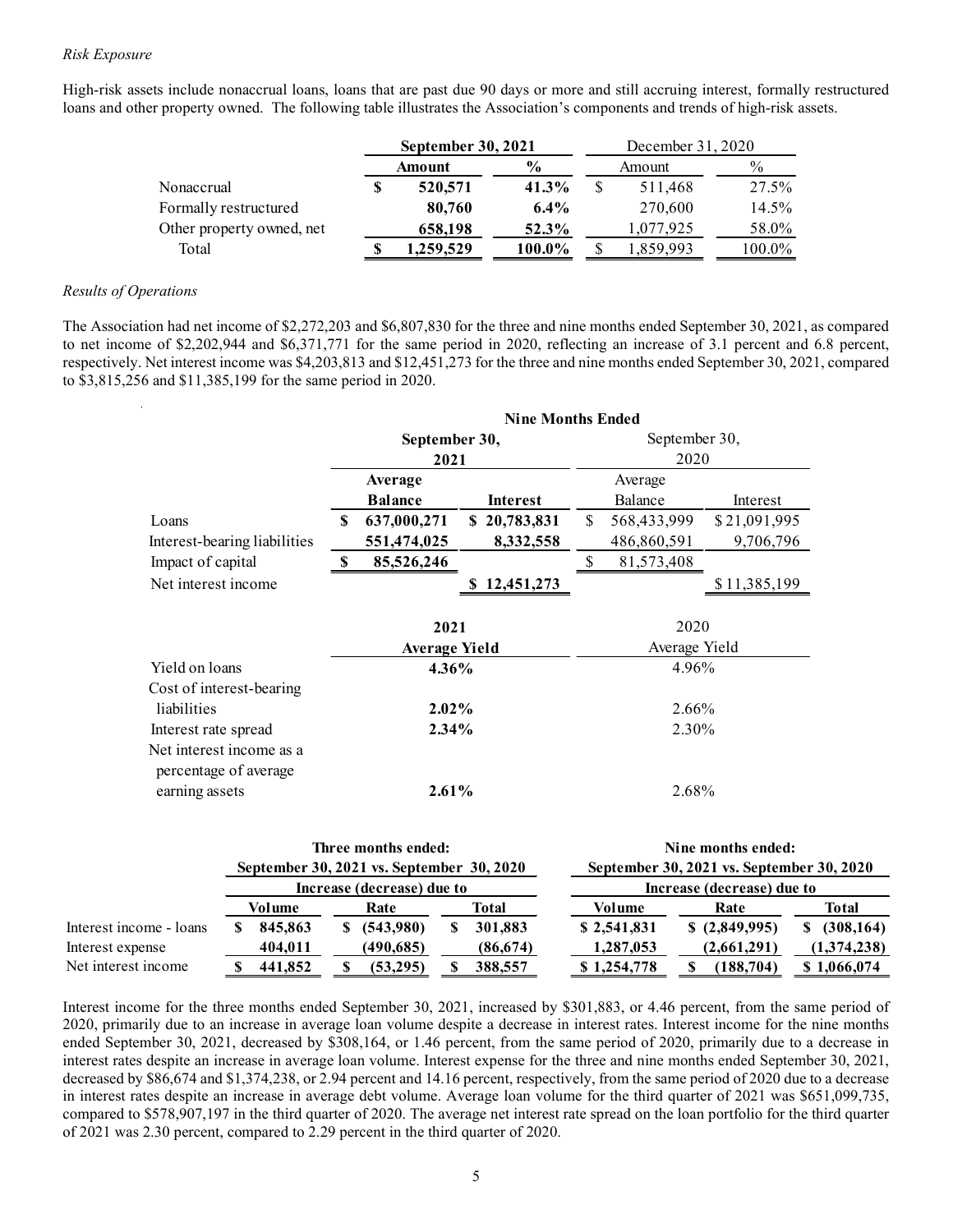The Association's return on average assets for the nine months ended September 30, 2021, was 1.40 percent compared to 1.46 percent for the same period in 2020. The Association's return on average equity for the nine months ended September 30, 2021, was 9.73 percent compared to 9.61 percent for the same period in 2020.

#### Liquidity and Funding Sources

The Association secures the majority of its lendable funds from the Farm Credit Bank of Texas (the Bank), which obtains its funds through the issuance of System-wide obligations and with lendable equity. The following schedule summarizes the Association's borrowings.

|                                  | September 30, | December 31, |
|----------------------------------|---------------|--------------|
|                                  | 2021          | 2020         |
| Note payable to the Bank         | 575,115,023   | 525,451,138  |
| Accrued interest on note payable | 942.521       | 919.566      |
| Total                            | 576,057,544   | 526,370,704  |

The Association operates under a general financing agreement (GFA) with the Bank. The current GFA is effective through September 30, 2023. The primary source of liquidity and funding for the Association is a direct loan from the Bank. The outstanding balance of \$575,115,023 as of September 30, 2021, is recorded as a liability on the Association's balance sheet. The note carried a weighted average interest rate of 1.96 percent at September 30, 2021. The indebtedness is collateralized by a pledge of substantially all of the Association's assets to the Bank and is governed by the GFA. The increase in note payable to the Bank and related accrued interest payable since December 31, 2020, is due to the Association's increase in loan volume. The Association's own funds, which represent the amount of the Association's loan portfolio funded by the Association's equity, were \$86,022,314 at September 30, 2021. The maximum amount the Association may borrow from the Bank as of September 30, 2021, was \$663,048,829 as defined by the GFA. The indebtedness continues in effect until the expiration date of the GFA, which is September 30, 2023, unless sooner terminated by the Bank upon the occurrence of an event of default, or by the Association, in the event of a breach of this agreement by the Bank, upon giving the Bank 30 calendar days' prior written notice, or in all other circumstances, upon giving the Bank 120 days' prior written notice.

## Capital Resources

The Association's capital position increased by \$3,287,795 at September 30, 2021, compared to December 31, 2020. The Association's debt as a percentage of members' equity was 6.14:1 as of September 30, 2021, compared to 5.82:1 as of December 31, 2020.

Farm Credit Administration regulations require the Association to maintain minimums for various regulatory capital ratios. New regulations became effective January 1, 2017, which replaced the previously required core surplus and total surplus ratios with common equity tier 1, tier 1 capital, and total capital risk-based capital ratios. The new regulations also added tier 1 leverage and unallocated retained earnings and equivalents (UREE) ratios. The permanent capital ratio continues to remain in effect, with some modifications to align with the new regulations. As of September 30, 2021, the Association exceeded all regulatory capital requirements.

#### Significant Recent Accounting Pronouncements

In January 2021, the FASB issued an update whereby certain derivative instruments may be modified to change the rate used for margining, discounting, or contract price alignment. An entity may elect to apply the new amendments on a full retrospective basis as of any date from the beginning of an interim period that includes or is subsequent to March 12, 2020, or on a prospective basis to new modifications from any date within an interim period that includes or is subsequent to the date of the update, up to the date that financial statements are available to be issued. These amendments do not apply to contract modifications made or new hedging relationships entered into after December 31, 2022, and existing hedging relationships evaluated for effectiveness in periods after December 31, 2022. The Association is evaluating the impact of adoption on the Association's financial condition and its results of operations.

In March 2020, the Financial Accounting Standards Board (FASB) issued guidance entitled "Facilitation of the Effects of Reference Rate Reform on Financial Reporting." The guidance provides optional expedients and exceptions for applying GAAP to contracts, hedging relationships and other transactions affected by reference rate reform. The guidance simplifies the accounting evaluation of contract modifications that replace a reference rate affected by reference rate reform and contemporaneous modifications of other contracts related to the replacement of the reference rate. With respect to hedge accounting, the guidance allows amendment of formal designation and documentation of hedging relationships in certain circumstances as a result of reference rate reform and provides additional expedients for different types of hedges, if certain criteria are met. The optional amendments are effective as of March 12,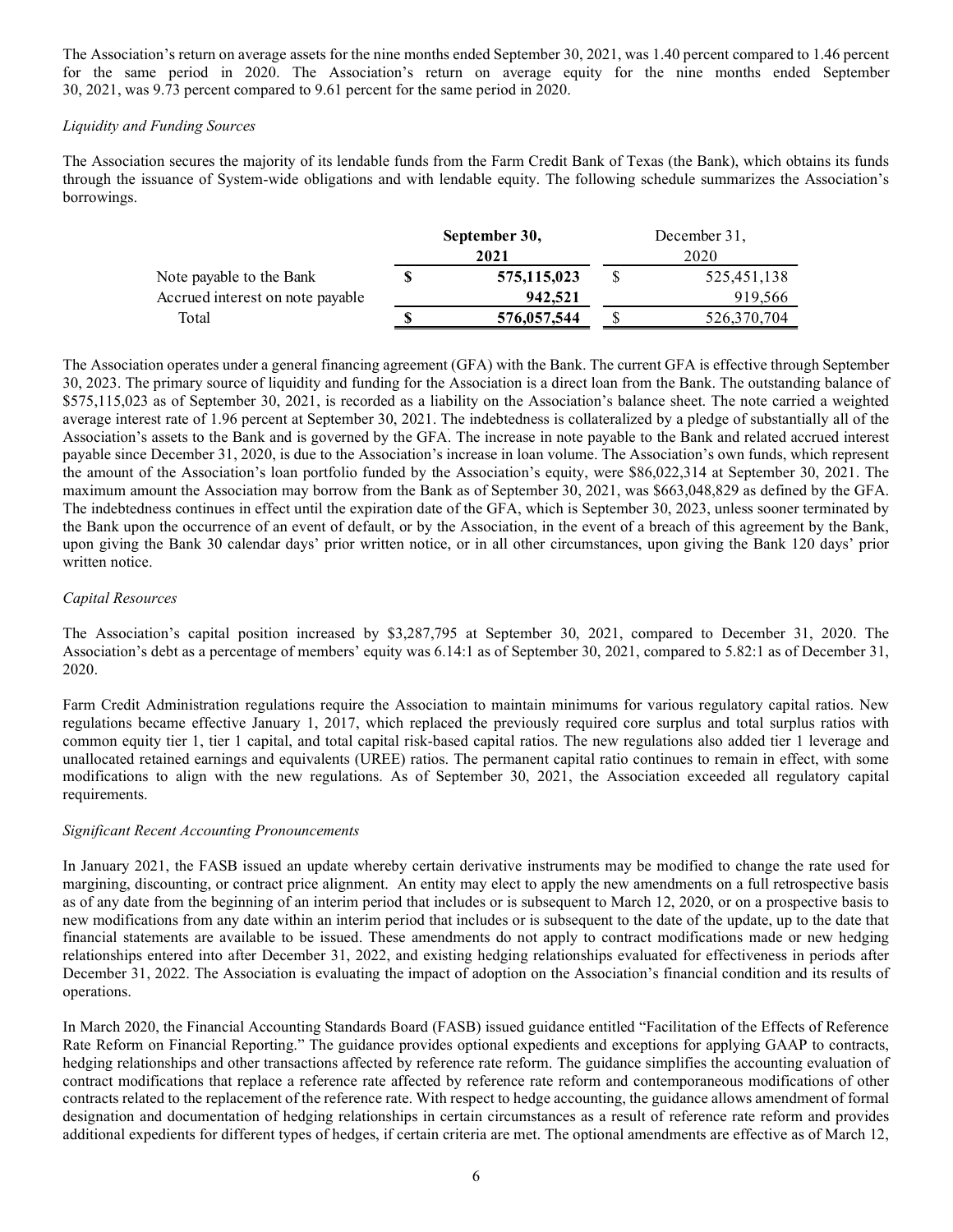2020, through December 31, 2022. The Association is evaluating the impact of adoption on the Association's financial condition and its results of operations.

In December 2019, the FASB issued guidance entitled "Simplifying the Accounting for Income Taxes." This guidance eliminates certain intra period tax allocations, foreign deferred tax recognition and interim period tax calculations. In addition, the guidance simplifies disclosure regarding capital and franchise taxes, the allocation of goodwill in business combinations, subsidiary financial statements and other disclosures. The new guidance is intended to eliminate and/or simplify certain aspects of income tax accounting that are complex or that require significant judgment in application or presentation. The guidance becomes effective for fiscal years beginning after December 15, 2021. Early adoption of the guidance is permitted and the Association adopted this guidance on January 1, 2020. The adoption of this guidance did not materially impact the Association's financial condition or results of operations.

In August 2018, the FASB issued guidance entitled "Disclosure Framework — Changes to the Disclosure Requirements for Defined Benefit Plans." The guidance modifies the disclosure requirements for employers that sponsor defined benefit pension or other postretirement plans. This guidance became effective for fiscal years ending after December 15, 2020. The guidance was applied on a retrospective basis for all periods. The adoption of this guidance did not impact the Association's financial condition or its results of operations, but did impact the employee benefit plan disclosures.

In August 2018, FASB issued guidance entitled "Customer's Accounting for Implementation Costs Incurred in a Cloud Computing Arrangement That Is a Service Cost." The guidance aligns the requirements for capitalizing implementation costs incurred in a hosting arrangement that is a service contract with the requirements for capitalizing implementation costs incurred to develop or obtain internal-use software (and hosting arrangements that include an internal-use software license). The accounting for the service element of a hosting arrangement that is a service contract is not affected by this guidance. This guidance became effective for interim and annual periods beginning after December 15, 2019. The guidance also requires an entity (customer) to expense the capitalized implementation costs of a hosting arrangement that is a service contract over the term of the hosting arrangement. It further specifies where to present expense and payments in the financial statements. The guidance is to be applied on a retrospective or prospective basis to all implementation costs incurred after the date of adoption. The adoption of this guidance did not materially impact the Association's financial condition or its results of operations.

In August 2018, the FASB issued guidance entitled "Disclosure Framework — Changes to the Disclosure Requirements for Fair Value Measurement." The guidance modifies the requirements on fair value measurements by removing, modifying or adding to the disclosures. This guidance became effective for interim and annual periods beginning after December 15, 2019. Early adoption was permitted and an entity was permitted to early adopt any removal or modified disclosures and delay adoption of the additional disclosures until their effective date. The adoption of this guidance did not impact the Association's financial condition or its results of operations but did impact the fair value measurements disclosures.

In June 2016, the FASB issued guidance entitled "Measurement of Credit Losses on Financial Instruments." The guidance replaces the current incurred loss impairment methodology with a methodology that reflects expected credit losses and requires consideration of a broader range of reasonable and supportable information to inform credit loss estimates. Credit losses relating to available-forsale securities would also be recorded through an allowance for credit losses. For public business entities that are not U.S. Securities and Exchange Commission filers this guidance was to become effective for interim and annual periods beginning after December 15, 2020, with early application permitted. In November 2019, the FASB issued an update that amends the mandatory effective date for this guidance for certain institutions. The change resulted from a change in the effective date philosophy that extends and simplifies the adoption by staggering the dates between large public entities and other entities. As a result of the change, the new credit loss standard, for those institutions qualifying for the delay, becomes effective for interim and annual reporting periods beginning after December 15, 2022, with early adoption permitted. The Association qualifies for the delay in the adoption date. The Association continues to evaluate the impact of adoption on the Association's financial condition and its results of operations.

## Relationship With the Farm Credit Bank of Texas

The Association's financial condition may be impacted by factors that affect the Bank. The financial condition and results of operations of the Bank may materially affect the stockholder's investment in the Association. The Management's Discussion and Analysis and Notes to Financial Statements contained in the 2020 Annual Report of Heritage Land Bank, ACA more fully describe the Association's relationship with the Bank.

The annual and quarterly stockholder reports of the Bank are available free of charge, upon request. These reports can be obtained by writing to Farm Credit Bank of Texas, Corporate Communications, P.O. Box 202590, Austin, Texas 78720, or by calling (512) 483- 9204. The annual and quarterly stockholder reports for the Bank are also available on its website at www.farmcreditbank.com.

The Association's quarterly stockholder reports are also available free of charge, upon request. These reports can be obtained by writing to Heritage Land Bank, ACA, 4608 Kinsey Drive, Tyler, Texas 75703 or calling (903) 534-4975. The annual and quarterly stockholder reports for the Association are also available on its website at www.heritagelandbank.com. Copies of the Association's quarterly stockholder reports can also be requested by e-mailing *stephanie.king@heritagelandbank.com.*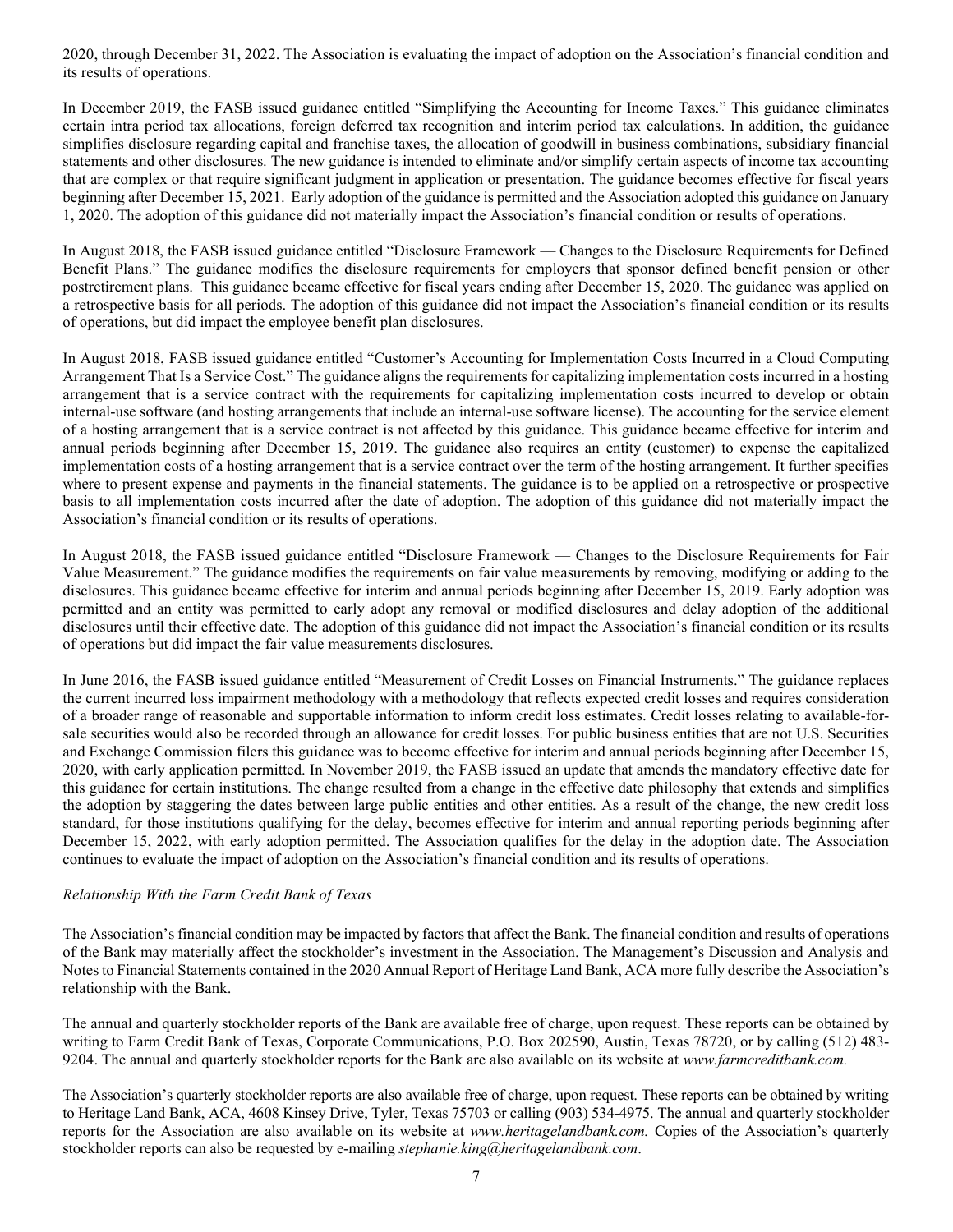## CONSOLIDATED BALANCE SHEET

|                                                                     |                           | September 30,<br>2021<br>(unaudited) |               | December 31,<br>2020 |
|---------------------------------------------------------------------|---------------------------|--------------------------------------|---------------|----------------------|
| <b>ASSETS</b>                                                       |                           |                                      |               |                      |
| Cash                                                                | \$                        | 13,299                               | \$            | 8,159                |
| Loans                                                               |                           | 661,948,058                          |               | 611,402,936          |
| Less: allowance for loan losses                                     |                           | 5,404,495                            |               | 5,272,187            |
| Net loans                                                           |                           | 656,543,563                          |               | 606,130,749          |
| Accrued interest receivable                                         |                           | 3,468,883                            |               | 2,511,032            |
| Investment in and receivable from the Farm<br>Credit Bank of Texas: |                           |                                      |               |                      |
| Capital stock                                                       |                           | 9,791,950                            |               | 9,791,950            |
| Other                                                               |                           | 2,414,578                            |               | 965,091              |
| Other property owned, net                                           |                           | 658,198                              |               | 1,077,925            |
| Premises and equipment, net                                         |                           | 5,559,303                            |               | 5,344,715            |
| Other assets                                                        |                           | 547,640                              |               | 448,503              |
| Total assets                                                        | S                         | 678,997,414                          | $\mathcal{S}$ | 626,278,124          |
| <b>LIABILITIES</b>                                                  |                           |                                      |               |                      |
| Note payable to the Farm Credit Bank of Texas                       | \$                        | 575,115,023                          | \$            | 525,451,138          |
| Advance conditional payments                                        |                           | 1,044                                |               | 518                  |
| Accrued interest payable                                            |                           | 942,521                              |               | 919,566              |
| Drafts outstanding                                                  |                           | 72,798                               |               | 106,459              |
| Dividends payable                                                   |                           | 3,409,000                            |               | 3,750,000            |
| Other liabilities                                                   |                           | 4,360,265                            |               | 4,241,475            |
| <b>Total liabilities</b>                                            |                           | 583,900,651                          |               | 534,469,156          |
| <b>MEMBERS' EQUITY</b>                                              |                           |                                      |               |                      |
| Capital stock and participation certificates                        |                           | 2,740,980                            |               | 2,648,380            |
| Unallocated retained earnings                                       |                           | 92,687,502                           |               | 89,506,815           |
| Accumulated other comprehensive loss                                |                           | (331,719)                            |               | (346, 227)           |
| Total members' equity                                               |                           | 95,096,763                           |               | 91,808,968           |
| Total liabilities and members' equity                               | $\boldsymbol{\mathsf{S}}$ | 678,997,414                          | \$            | 626,278,124          |

The accompanying notes are an integral part of these combined financial statements.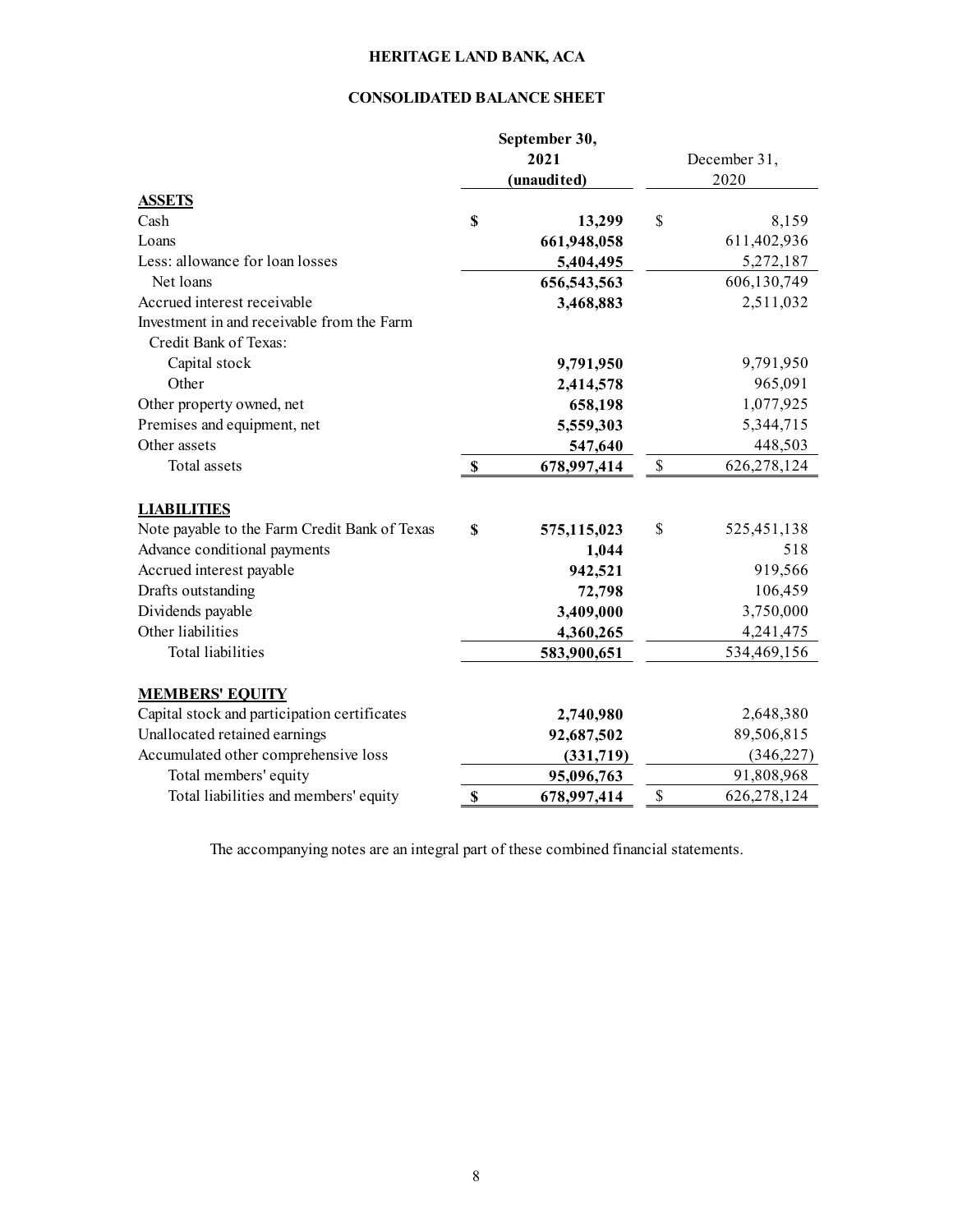## CONSOLIDATED STATEMENTS OF COMPREHENSIVE INCOME

| <b>CONSOLIDATED STATEMENTS OF COMPREHENSIVE INCOME</b>                             |      | HERITAGE LAND BANK, ACA |     |                                       |    |                          |    |                    |
|------------------------------------------------------------------------------------|------|-------------------------|-----|---------------------------------------|----|--------------------------|----|--------------------|
|                                                                                    |      |                         |     |                                       |    |                          |    |                    |
|                                                                                    |      |                         |     |                                       |    |                          |    |                    |
|                                                                                    |      |                         |     |                                       |    |                          |    |                    |
|                                                                                    |      | (unaudited)             |     |                                       |    |                          |    |                    |
|                                                                                    |      |                         |     |                                       |    |                          |    |                    |
|                                                                                    |      |                         |     |                                       |    |                          |    |                    |
|                                                                                    |      | <b>Quarter Ended</b>    |     |                                       |    | <b>Nine Months Ended</b> |    |                    |
|                                                                                    |      | September 30,<br>2021   |     | 2020                                  |    | September 30,<br>2021    |    | 2020               |
| <b>INTEREST INCOME</b>                                                             |      |                         |     |                                       |    |                          |    |                    |
| Loans                                                                              | \$   | 7,066,318               | \$  | 6,764,435                             | S  | 20,783,831               | S  | 21,091,995         |
|                                                                                    |      |                         |     |                                       |    |                          |    |                    |
| <b>INTEREST EXPENSE</b>                                                            |      |                         |     |                                       |    |                          |    |                    |
| Note payable to the Farm Credit Bank of Texas<br>Advance conditional payments      |      | 2,862,503<br>2          |     | 2,949,179<br>$\overline{\phantom{a}}$ |    | 8,332,551<br>7           |    | 9,706,796          |
| Total interest expense                                                             |      | 2,862,505               |     | 2,949,179                             |    | 8,332,558                |    | 9,706,796          |
| Net interest income                                                                |      | 4,203,813               |     | 3,815,256                             |    | 12,451,273               |    | 11,385,199         |
|                                                                                    |      |                         |     |                                       |    |                          |    |                    |
| <b>PROVISION FOR LOAN LOSSES</b>                                                   |      |                         |     |                                       |    |                          |    |                    |
| Net interest income after                                                          |      |                         |     |                                       |    |                          |    |                    |
| provision for loan losses                                                          |      | 4,203,813               |     | 3,815,256                             |    | 12,451,273               |    | 11,385,199         |
| <b>NONINTEREST INCOME</b>                                                          |      |                         |     |                                       |    |                          |    |                    |
| Income from the Farm Credit Bank of Texas:                                         |      |                         |     |                                       |    |                          |    |                    |
| Patronage income                                                                   |      | 837,642                 |     | 621,823                               |    | 2,576,697                |    | 2,089,117          |
| Loan fees                                                                          |      | 33,441                  |     | 104,618                               |    | 123,213                  |    | 248,322            |
| Refunds from Farm Credit System                                                    |      |                         |     |                                       |    |                          |    |                    |
| Insurance Corporation                                                              |      |                         |     | 417                                   |    | 58,567                   |    | 132,471            |
| Financially related services income<br>Gain on sale of premises and equipment, net |      | 441                     |     | 50,339                                |    | 1,089                    |    | 1,096<br>86,215    |
| Other noninterest income                                                           |      | 22,460                  |     | 21,935                                |    | 226,330                  |    | 108,741            |
| Total noninterest income                                                           |      | 893,984                 |     | 799,132                               |    | 2,985,896                |    | 2,665,962          |
|                                                                                    |      |                         |     |                                       |    |                          |    |                    |
| <b>NONINTEREST EXPENSES</b>                                                        |      |                         |     |                                       |    |                          |    |                    |
| Salaries and employee benefits<br>Directors' expense                               |      | 1,824,675<br>44,339     |     | 1,624,861<br>39,844                   |    | 5,406,835                |    | 4,942,747          |
| Purchased services                                                                 |      | 105,986                 |     | 86,243                                |    | 149,726<br>365,582       |    | 156,405<br>341,232 |
| Travel                                                                             |      | 100,925                 |     | 59,876                                |    | 233,532                  |    | 199,810            |
| Occupancy and equipment                                                            |      | 223,568                 |     | 191,149                               |    | 688,069                  |    | 564,813            |
| Communications                                                                     |      | 33,761                  |     | 31,543                                |    | 101,504                  |    | 111,998            |
| Advertising                                                                        |      | 82,539                  |     | 79,764                                |    | 317,312                  |    | 347,026            |
| Public and member relations                                                        |      | 72,383                  |     | 48,587                                |    | 312,672                  |    | 317,947            |
| Supervisory and exam expense                                                       |      | 44,998                  |     | 42,407                                |    | 155,336                  |    | 144,087            |
| Insurance Fund premiums                                                            |      | 228,905                 |     | 139,809                               |    | 669,579                  |    | 346,107            |
| Loss on other property owned, net                                                  |      | 6,949                   |     | 17,873                                |    | 27,817                   |    | 50,052             |
| Other noninterest expense                                                          |      | 56,566                  |     | 49,488                                |    | 201,375                  |    | 157,166            |
| Total noninterest expenses                                                         |      | 2,825,594               |     | 2,411,444                             |    | 8,629,339                |    | 7,679,390          |
| <b>NET INCOME</b>                                                                  |      | 2,272,203               |     | 2,202,944                             |    | 6,807,830                |    | 6,371,771          |
| Other comprehensive income (loss):                                                 |      |                         |     |                                       |    |                          |    |                    |
| Change in postretirement benefit plans                                             |      | 4,836                   |     | (738)                                 |    | 14,508                   |    | (2,214)            |
| <b>COMPREHENSIVE INCOME</b>                                                        |      | 2,277,039               | -\$ | 2,202,206                             | -S | 6,822,338                | -S | 6,369,557          |
|                                                                                    | - 56 |                         |     |                                       |    |                          |    |                    |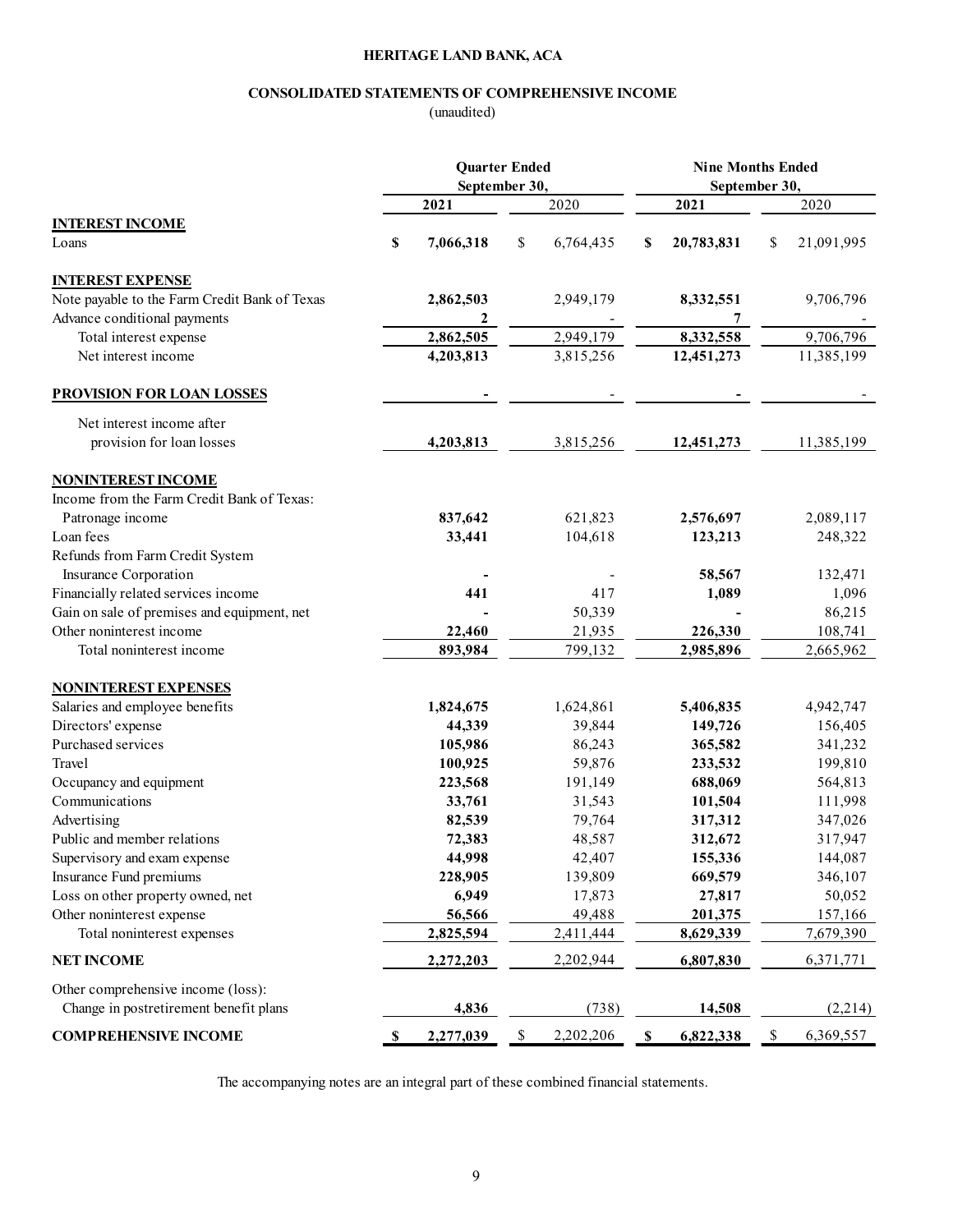## CONSOLIDATED STATEMENT OF CHANGES IN MEMBERS' EQUITY

|                                                                                                                               |               |                        | HERITAGE LAND BANK, ACA<br>(unaudited) |                          |              | CONSOLIDATED STATEMENT OF CHANGES IN MEMBERS' EQUITY |                         |                                                      |              |                                    |
|-------------------------------------------------------------------------------------------------------------------------------|---------------|------------------------|----------------------------------------|--------------------------|--------------|------------------------------------------------------|-------------------------|------------------------------------------------------|--------------|------------------------------------|
|                                                                                                                               | Participation | Capital Stock/         |                                        | <b>Retained Earnings</b> |              |                                                      |                         | Accumulated<br>Other<br>Comprehensive                |              | <b>Total</b><br>Members'           |
|                                                                                                                               | Certificates  |                        | Allocated                              |                          |              | Unallocated                                          |                         | Income (Loss)                                        |              | Equity                             |
| Balance at December 31, 2019<br>Comprehensive income<br>Capital stock/participation certificates issued                       | <sup>S</sup>  | 2,511,430<br>424,710   | \$                                     |                          | \$           | 84, 453, 728<br>6,371,771                            | -S                      | (123, 589)<br>(2,214)<br>$\blacksquare$              | $\mathbf{s}$ | 86,841,569<br>6,369,557<br>424,710 |
| Capital stock/participation certificates retired<br>Cooperative dividends:<br>Cash                                            |               | (326, 450)             |                                        | $\overline{\phantom{a}}$ |              | $\overline{\phantom{a}}$<br>(3,095,325)              |                         |                                                      |              | (326, 450)<br>(3,095,325)          |
| Capital stock/participation certificates<br>and allocated retained earnings                                                   |               |                        |                                        | $70\,$                   |              |                                                      |                         |                                                      |              | 70                                 |
| Balance at September 30, 2020                                                                                                 | -S            | 2,609,690              | $\mathbb{S}$                           | $70\,$                   | $\mathbb S$  | 87,730,174                                           | $\mathbb{S}$            | (125, 803)                                           | - \$         | 90,214,131                         |
| Balance at December 31, 2020<br>Comprehensive income                                                                          | <sup>\$</sup> | 2,648,380              | \$                                     |                          | -S           | 89,506,815<br>6,807,830                              | <sup>S</sup>            | (346,227)<br>14,508                                  | -S           | 91,808,968<br>6,822,338            |
| Capital stock/participation certificates issued<br>Capital stock/participation certificates retired<br>Cooperative dividends: |               | 469,265<br>(376,665)   |                                        |                          |              |                                                      |                         | $\overline{\phantom{a}}$<br>$\overline{\phantom{a}}$ |              | 469,265<br>(376, 665)              |
| Cash<br>Capital stock/participation certificates                                                                              |               |                        |                                        |                          |              | (3,627,143)                                          |                         |                                                      |              | (3,627,143)                        |
| and allocated retained earnings                                                                                               |               | $\frac{\$}{2,740,980}$ | $\mathbf{s}$                           | $\sim$                   | $\mathbf{s}$ | 92,687,502                                           | $\overline{\mathbf{s}}$ | (331,719)                                            | $\mathbf{s}$ | 95,096,763                         |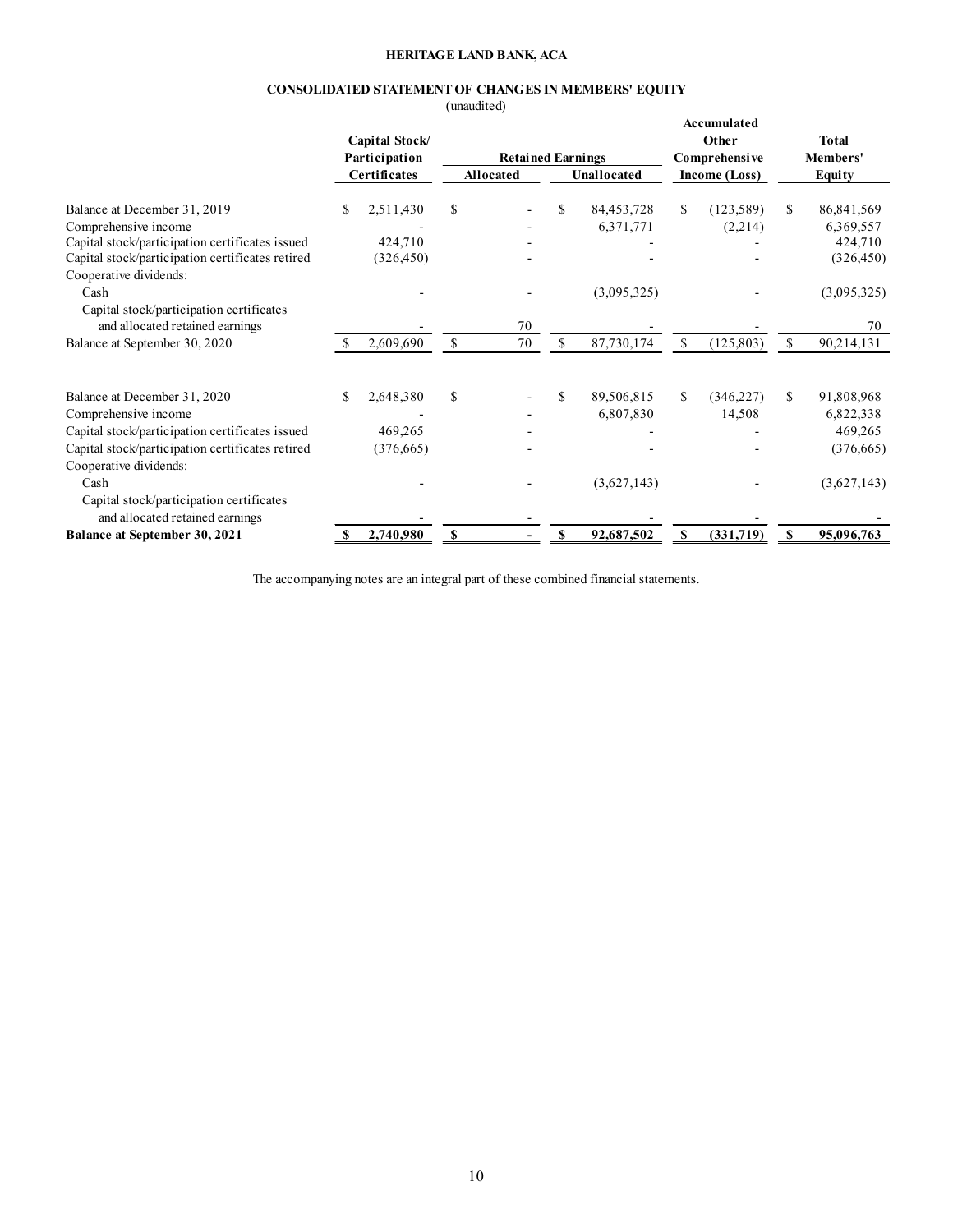## HERITAGE LAND BANK, ACA NOTES TO THE CONSOLIDATED FINANCIAL STATEMENTS

(unaudited)

## NOTE 1 — ORGANIZATION AND SIGNIFICANT ACCOUNTING POLICIES:

The Heritage Land Bank, ACA (Agricultural Credit Association), referred to as the Association, is a member-owned cooperative that provides credit and credit-related services to or for the benefit of eligible borrowers/stockholders for qualified agricultural purposes. The Association serves the counties of Anderson, Angelina, Cherokee, Collin, Dallas, Henderson, Hunt, Nacogdoches, Panola, Rockwall, Rusk, Sabine, San Augustine, Shelby, Smith, and Tarrant in the state of Texas. The Association is a lending institution of the Farm Credit System (the System), which was established by Acts of Congress to meet the needs of American agriculture.

The accompanying unaudited financial statements have been prepared in accordance with accounting principles generally accepted in the U.S. (GAAP) for interim financial information. Accordingly, they do not include all of the disclosures required by GAAP for annual financial statements and should be read in conjunction with the audited financial statements as of and for the year ended December 31, 2020, as contained in the 2020 Annual Report to Stockholders.

In the opinion of management, the accompanying consolidated financial statements contain all adjustments necessary for a fair presentation of the interim financial condition and results of operations and conform with generally accepted accounting principles (GAAP), except for the inclusion of a statement of cash flows. GAAP require a business enterprise that provides a set of financial statements reporting both financial position and results of operations to also provide a statement of cash flows for each period for which results of operations are provided. In regulations issued by FCA, associations have the option to exclude statements of cash flows in interim financial statements. Therefore, the Association has elected not to include a statement of cash flows in these consolidated financial statements. These interim financial statements should be read in conjunction with the audited financial statements as of and for the year ended December 31, 2020, as contained in the 2020 Annual Report to Stockholders. The preparation of financial statements in accordance with GAAP requires management to make estimates and assumptions that affect the amounts reported in the financial statements and accompanying notes. Actual results could differ from those estimates. The results of operations for interim periods are not necessarily indicative of the results to be expected for the full year ending December 31, 2021. Descriptions of the significant accounting policies are included in the 2020 Annual Report to Stockholders. In the opinion of management, these policies and the presentation of the interim financial condition and results of operations conform with GAAP and prevailing practices within the banking industry.

In January 2021, the FASB issued an update whereby certain derivative instruments may be modified to change the rate used for margining, discounting, or contract price alignment. An entity may elect to apply the new amendments on a full retrospective basis as of any date from the beginning of an interim period that includes or is subsequent to March 12, 2020, or on a prospective basis to new modifications from any date within an interim period that includes or is subsequent to the date of the update, up to the date that financial statements are available to be issued. These amendments do not apply to contract modifications made or new hedging relationships entered into after December 31, 2022, and existing hedging relationships evaluated for effectiveness in periods after December 31, 2022. The Association is evaluating the impact of adoption on the Association's financial condition and its results of operations.

In March 2020, the Financial Accounting Standards Board (FASB) issued guidance entitled "Facilitation of the Effects of Reference Rate Reform on Financial Reporting." The guidance provides optional expedients and exceptions for applying GAAP to contracts, hedging relationships and other transactions affected by reference rate reform. The guidance simplifies the accounting evaluation of contract modifications that replace a reference rate affected by reference rate reform and contemporaneous modifications of other contracts related to the replacement of the reference rate. With respect to hedge accounting, the guidance allows amendment of formal designation and documentation of hedging relationships in certain circumstances as a result of reference rate reform and provides additional expedients for different types of hedges, if certain criteria are met. The optional amendments are effective as of March 12, 2020, through December 31, 2022. The Association is evaluating the impact of adoption on the Association's financial condition and its results of operations.

In December 2019, the FASB issued guidance entitled "Simplifying the Accounting for Income Taxes." This guidance eliminates certain intra period tax allocations, foreign deferred tax recognition and interim period tax calculations. In addition, the guidance simplifies disclosure regarding capital and franchise taxes, the allocation of goodwill in business combinations, subsidiary financial statements and other disclosures. The new guidance is intended to eliminate and/or simplify certain aspects of income tax accounting that are complex or that require significant judgment in application or presentation. The guidance becomes effective for fiscal years beginning after December 15, 2021. Early adoption of the guidance is permitted and the Association adopted this guidance on January 1, 2020. The adoption of this guidance did not materially impact the Association's financial condition or results of operations.

In August 2018, the FASB issued guidance entitled "Disclosure Framework — Changes to the Disclosure Requirements for Defined Benefit Plans." The guidance modifies the disclosure requirements for employers that sponsor defined benefit pension or other postretirement plans. This guidance became effective for fiscal years ending after December 15, 2020. The guidance was applied on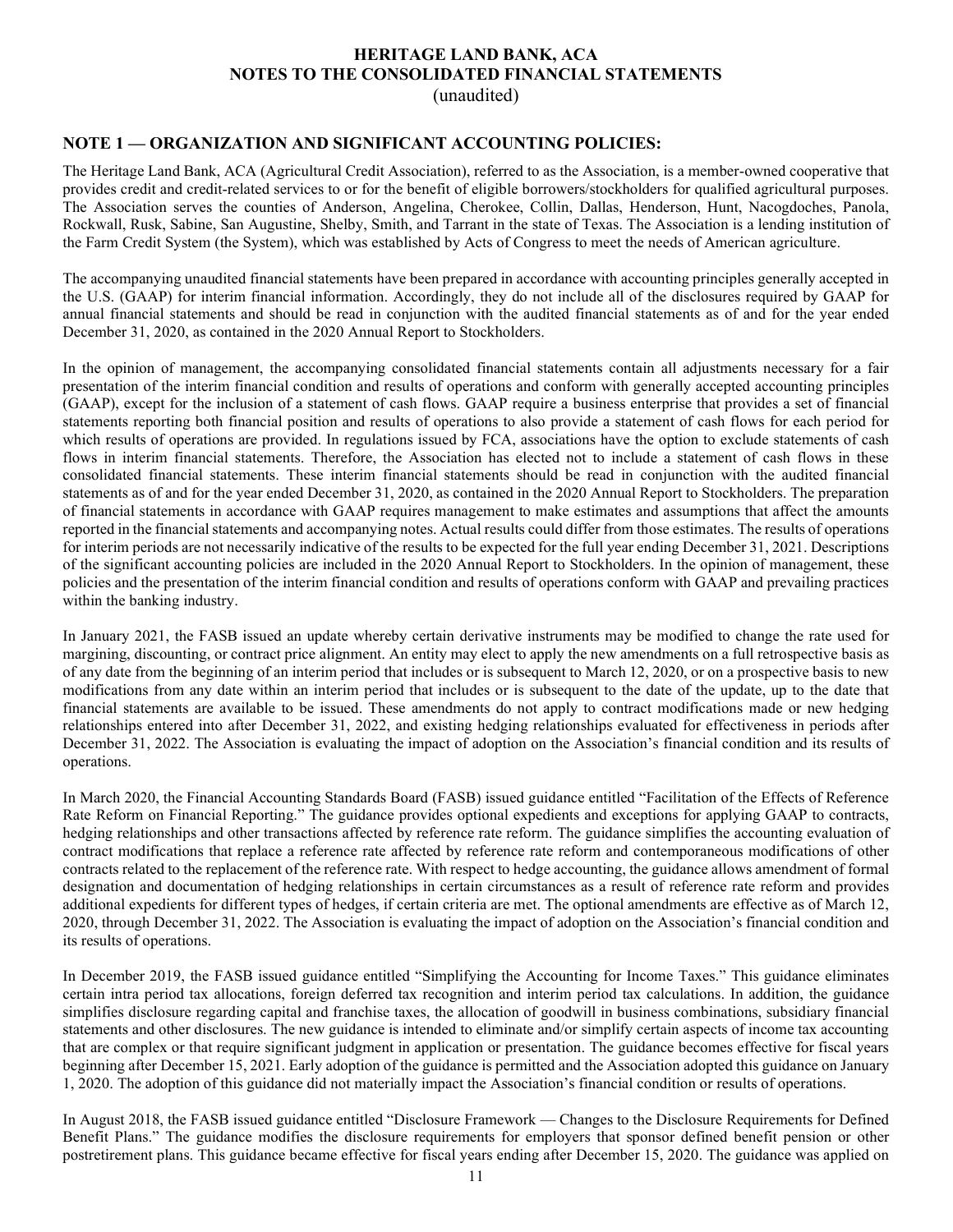a retrospective basis for all periods. The adoption of this guidance did not impact the Association's financial condition or its results of operations, but did impact the employee benefit plan disclosures.

In August 2018, FASB issued guidance entitled "Customer's Accounting for Implementation Costs Incurred in a Cloud Computing Arrangement That Is a Service Cost." The guidance aligns the requirements for capitalizing implementation costs incurred in a hosting arrangement that is a service contract with the requirements for capitalizing implementation costs incurred to develop or obtain internal-use software (and hosting arrangements that include an internal-use software license). The accounting for the service element of a hosting arrangement that is a service contract is not affected by this guidance. This guidance became effective for interim and annual periods beginning after December 15, 2019. The guidance also requires an entity (customer) to expense the capitalized implementation costs of a hosting arrangement that is a service contract over the term of the hosting arrangement. It further specifies where to present expense and payments in the financial statements. The guidance is to be applied on a retrospective or prospective basis to all implementation costs incurred after the date of adoption. The adoption of this guidance did not materially impact the Association's financial condition or its results of operations.

In August 2018, the FASB issued guidance entitled "Disclosure Framework — Changes to the Disclosure Requirements for Fair Value Measurement." The guidance modifies the requirements on fair value measurements by removing, modifying or adding to the disclosures. This guidance became effective for interim and annual periods beginning after December 15, 2019. Early adoption was permitted and an entity was permitted to early adopt any removal or modified disclosures and delay adoption of the additional disclosures until their effective date. The adoption of this guidance did not impact the Association's financial condition or its results of operations but did impact the fair value measurements disclosures.

In June 2016, the FASB issued guidance entitled "Measurement of Credit Losses on Financial Instruments." The guidance replaces the current incurred loss impairment methodology with a methodology that reflects expected credit losses and requires consideration of a broader range of reasonable and supportable information to inform credit loss estimates. Credit losses relating to available-forsale securities would also be recorded through an allowance for credit losses. For public business entities that are not U.S. Securities and Exchange Commission filers this guidance was to become effective for interim and annual periods beginning after December 15, 2020, with early application permitted. In November 2019, the FASB issued an update that amends the mandatory effective date for this guidance for certain institutions. The change resulted from a change in the effective date philosophy that extends and simplifies the adoption by staggering the dates between large public entities and other entities. As a result of the change, the new credit loss standard, for those institutions qualifying for the delay, becomes effective for interim and annual reporting periods beginning after December 15, 2022, with early adoption permitted. The Association qualifies for the delay in the adoption date. The Association continues to evaluate the impact of adoption on the Association's financial condition and its results of operations. somen and supportable intermation to intermed to insert and subsets. Levelt losses. For the statistics that are not U.S. Securities<br>
be recorded through an allowance for credit losses. For public business entities that ar

The consolidated financial statements comprise the operations of the ACA and its wholly-owned subsidiaries. The preparation of these consolidated financial statements requires the use of management's estimates. The results for the quarter ended September 30, 2021, are not necessarily indicative of the results to be expected for the year ended December 31, 2020.

## NOTE 2 — LOANS AND ALLOWANCE FOR LOAN LOSSES:

A summary of loans follows:

| ion permitted. In November 2019, the FASB issued an update that amends the mandatory effective date for<br>institutions. The change resulted from a change in the effective date philosophy that extends and simplifies<br>ing the dates between large public entities and other entities. As a result of the change, the new credit loss<br>utions qualifying for the delay, becomes effective for interim and annual reporting periods beginning after<br>h early adoption permitted. The Association qualifies for the delay in the adoption date. The Association<br>impact of adoption on the Association's financial condition and its results of operations. | on filers this guidance was to become effective for interim and annual periods beginning after December 15, |                      |  |
|---------------------------------------------------------------------------------------------------------------------------------------------------------------------------------------------------------------------------------------------------------------------------------------------------------------------------------------------------------------------------------------------------------------------------------------------------------------------------------------------------------------------------------------------------------------------------------------------------------------------------------------------------------------------|-------------------------------------------------------------------------------------------------------------|----------------------|--|
| al statements comprise the operations of the ACA and its wholly-owned subsidiaries. The preparation of these                                                                                                                                                                                                                                                                                                                                                                                                                                                                                                                                                        |                                                                                                             |                      |  |
| atements requires the use of management's estimates. The results for the quarter ended September 30, 2021,<br>tive of the results to be expected for the year ended December 31, 2020.                                                                                                                                                                                                                                                                                                                                                                                                                                                                              |                                                                                                             |                      |  |
|                                                                                                                                                                                                                                                                                                                                                                                                                                                                                                                                                                                                                                                                     |                                                                                                             |                      |  |
|                                                                                                                                                                                                                                                                                                                                                                                                                                                                                                                                                                                                                                                                     |                                                                                                             |                      |  |
| <b>AND ALLOWANCE FOR LOAN LOSSES:</b>                                                                                                                                                                                                                                                                                                                                                                                                                                                                                                                                                                                                                               |                                                                                                             |                      |  |
|                                                                                                                                                                                                                                                                                                                                                                                                                                                                                                                                                                                                                                                                     |                                                                                                             |                      |  |
|                                                                                                                                                                                                                                                                                                                                                                                                                                                                                                                                                                                                                                                                     |                                                                                                             |                      |  |
|                                                                                                                                                                                                                                                                                                                                                                                                                                                                                                                                                                                                                                                                     |                                                                                                             |                      |  |
|                                                                                                                                                                                                                                                                                                                                                                                                                                                                                                                                                                                                                                                                     | September 30,<br>2021                                                                                       | December 31,<br>2020 |  |
| Loan Type                                                                                                                                                                                                                                                                                                                                                                                                                                                                                                                                                                                                                                                           | <b>Amount</b>                                                                                               | Amount               |  |
|                                                                                                                                                                                                                                                                                                                                                                                                                                                                                                                                                                                                                                                                     |                                                                                                             |                      |  |
| Real estate mortgage                                                                                                                                                                                                                                                                                                                                                                                                                                                                                                                                                                                                                                                | 609,700,069<br>S                                                                                            | \$550,978,356        |  |
| Production and                                                                                                                                                                                                                                                                                                                                                                                                                                                                                                                                                                                                                                                      |                                                                                                             |                      |  |
| ows:<br>Production agriculture:<br>intermediate term                                                                                                                                                                                                                                                                                                                                                                                                                                                                                                                                                                                                                | 12,964,760                                                                                                  | 17,123,455           |  |
| Rural residential real estate                                                                                                                                                                                                                                                                                                                                                                                                                                                                                                                                                                                                                                       | 32,538,365                                                                                                  | 32,456,787           |  |
|                                                                                                                                                                                                                                                                                                                                                                                                                                                                                                                                                                                                                                                                     |                                                                                                             |                      |  |
| Processing and marketing                                                                                                                                                                                                                                                                                                                                                                                                                                                                                                                                                                                                                                            | 5,580,603                                                                                                   | 9,913,106            |  |
| Farm-related business                                                                                                                                                                                                                                                                                                                                                                                                                                                                                                                                                                                                                                               | 856,551                                                                                                     | 612,590              |  |
| Agribusiness:<br>Lease receivables                                                                                                                                                                                                                                                                                                                                                                                                                                                                                                                                                                                                                                  | 307,710                                                                                                     | 318,642              |  |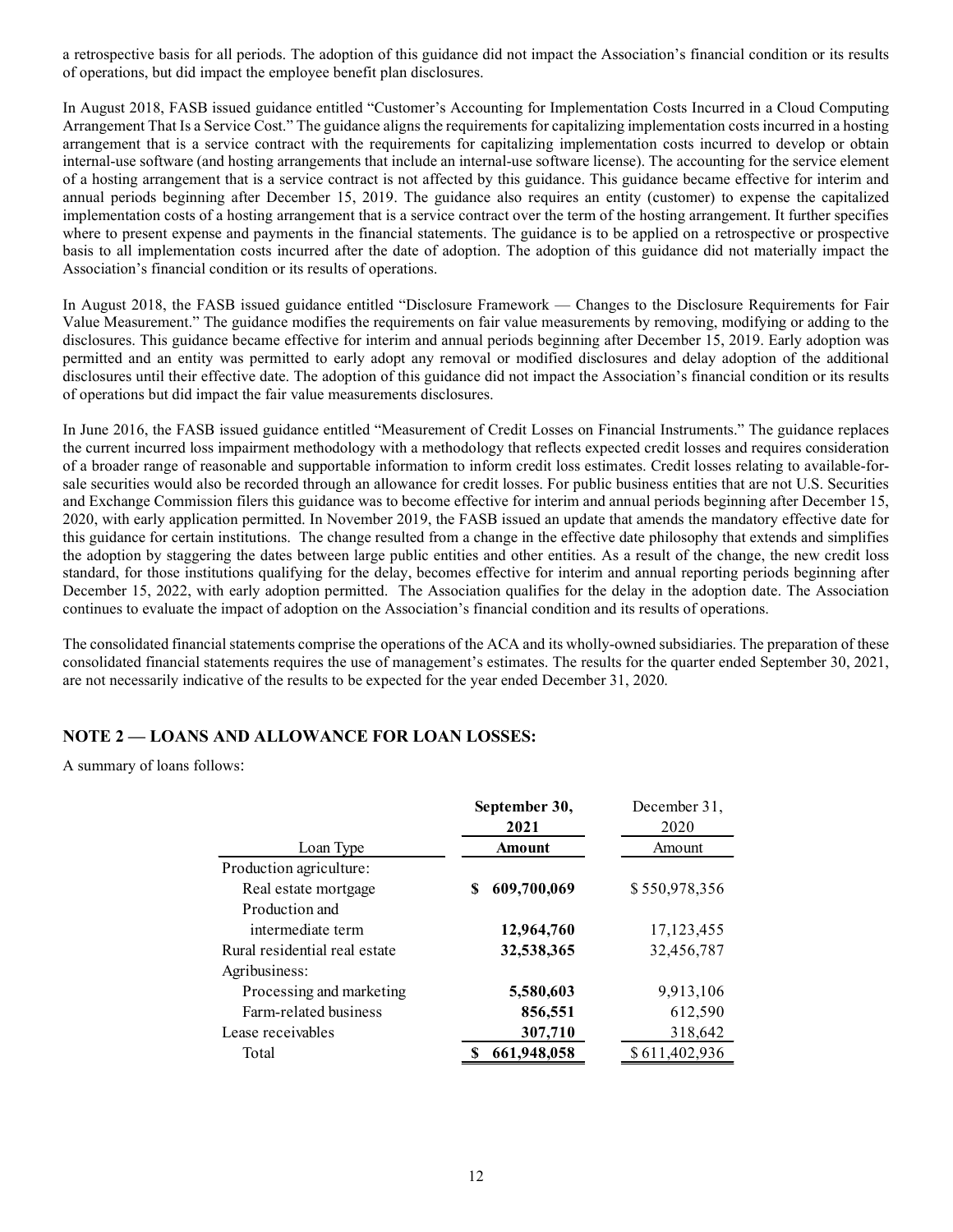| The Association purchases or sells participation interests with other parties in order to diversify risk, manage loan volume and comply |                             |                                |                              |               |                        |                             |                           |
|-----------------------------------------------------------------------------------------------------------------------------------------|-----------------------------|--------------------------------|------------------------------|---------------|------------------------|-----------------------------|---------------------------|
| with Farm Credit Administration regulations. The following table presents information regarding the balances of participations          |                             |                                |                              |               |                        |                             |                           |
| purchased and sold at September 30, 2021:                                                                                               |                             |                                |                              |               |                        |                             |                           |
|                                                                                                                                         |                             |                                |                              |               |                        |                             | Total                     |
|                                                                                                                                         |                             | Other Farm Credit Institutions | Non-Farm Credit Institutions |               |                        |                             |                           |
|                                                                                                                                         | Participations<br>Purchased | Participations<br>Sold         | Participations               |               | Participations<br>Sold | Participations<br>Purchased | Participations<br>Sold    |
|                                                                                                                                         | \$11,459,350                |                                | Purchased<br><sup>\$</sup>   | <sup>\$</sup> |                        |                             |                           |
| Real estate mortgage<br>Production and intermediate term                                                                                | 1,363,555                   | \$30,052,329                   |                              |               |                        | \$11,459,350                | \$30,052,329              |
|                                                                                                                                         |                             |                                |                              |               |                        | 1,363,555                   |                           |
| Agribusiness<br>Total                                                                                                                   | \$12,822,905                | 1,284,670<br>\$31,336,999      | $\mathcal{S}$                | <sup>\$</sup> |                        | \$12,822,905                | 1,284,670<br>\$31,336,999 |

Nonperforming assets (including related accrued interest) and related credit quality statistics are as follows:

|                                   | September 30,<br>2021 | December 31,<br>2020 |
|-----------------------------------|-----------------------|----------------------|
| <b>Nonaccrual loans:</b>          |                       |                      |
| Real estate mortgage              | \$<br>452,577         | 440,182<br>S.        |
| Rural residential real estate     | 36,976                | 29,517               |
| Production and intermediate term  | 31,018                | 41,769               |
| Total nonaccrual loans            | 520,571               | 511,468              |
| Accruing restructured loans:      |                       |                      |
| Real estate mortgage              | 80,760                | 270,600              |
| Total accruing restructured loans | 80,760                | 270,600              |
| Total nonperforming loans         | 601,331               | 782,068              |
| Other property owned              | 658,198               | 1,077,925            |
| Total nonperforming assets        | 1,259,529             | \$1,859,993          |

One credit quality indicator utilized by the Association is the Farm Credit Administration Uniform Loan Classification System that categorizes loans into five categories. The categories are defined as follows:

- Acceptable assets are expected to be fully collectible and represent the highest quality;
- Other assets especially mentioned (OAEM) assets are currently collectible but exhibit some potential weakness;
- Substandard assets exhibit some serious weakness in repayment capacity, equity and/or collateral pledged on the loan;
- Doubtful assets exhibit similar weaknesses to substandard assets; however, doubtful assets have additional weaknesses in existing factors, conditions and values that make collection in full highly questionable; and
- Loss assets are considered uncollectible.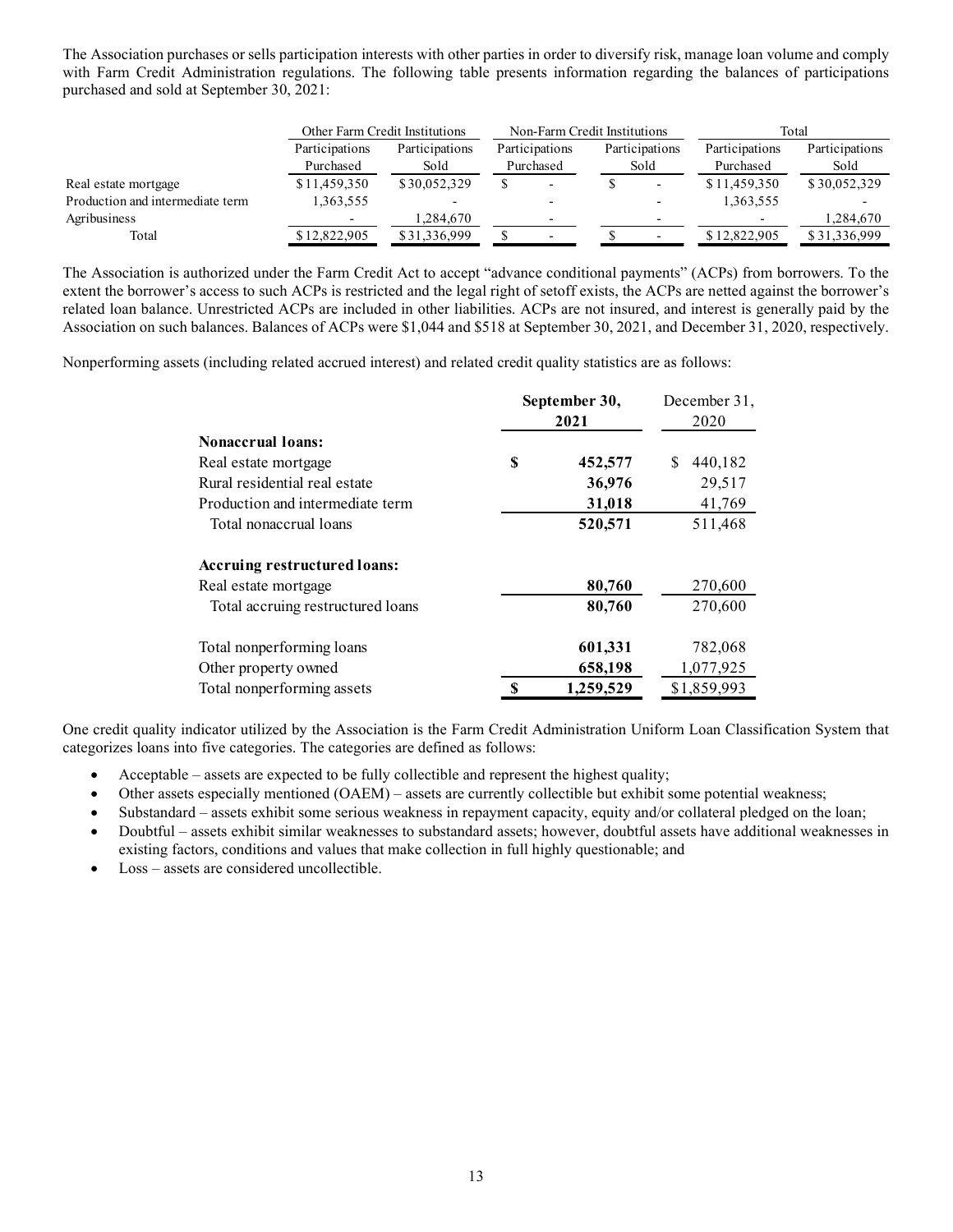The following table shows loans and related accrued interest as a percentage of total loans and related accrued interest receivable by loan type as of:

| nows loans and related accrued interest as a percentage of total loans and related accrued interest receivable by |                  |              |
|-------------------------------------------------------------------------------------------------------------------|------------------|--------------|
|                                                                                                                   |                  |              |
|                                                                                                                   | September 30,    | December 31, |
|                                                                                                                   | 2021             | 2020         |
| Real estate mortgage                                                                                              |                  |              |
| Acceptable                                                                                                        | 99.2 %           | 98.6 %       |
| <b>OAEM</b>                                                                                                       | 0.6              | 1.1          |
| Substandard/doubtful                                                                                              | 0.2              | 0.3          |
| Production and intermediate term                                                                                  | 100.0            | 100.0        |
|                                                                                                                   | 98.6             | 98.6         |
| Acceptable<br><b>OAEM</b>                                                                                         | $0.8\,$          | $0.7\,$      |
| Substandard/doubtful                                                                                              | 0.6              | 0.7          |
|                                                                                                                   | 100.0            | 100.0        |
| Agribusiness                                                                                                      |                  |              |
| Acceptable                                                                                                        | 100.0            | 100.0        |
| <b>OAEM</b>                                                                                                       |                  |              |
| Substandard/doubtful                                                                                              |                  |              |
|                                                                                                                   | 100.0            | 100.0        |
| Rural residential real estate                                                                                     |                  |              |
| Acceptable                                                                                                        | 97.6             | 97.5         |
| <b>OAEM</b>                                                                                                       | 2.3              | $2.4\,$      |
| Substandard/doubtful                                                                                              | 0.1              | 0.1          |
|                                                                                                                   | 100.0            | 100.0        |
| Lease receivables                                                                                                 |                  |              |
| Acceptable                                                                                                        | 100.0            | 100.0        |
| <b>OAEM</b>                                                                                                       |                  |              |
| Substandard/doubtful                                                                                              |                  |              |
|                                                                                                                   | 100.0            | 100.0        |
| Total loans                                                                                                       |                  |              |
| Acceptable                                                                                                        | 99.1             | 98.6         |
| OAEM                                                                                                              | 0.7              | 1.1          |
| Substandard/doubtful                                                                                              | $0.2\,$          | 0.3          |
|                                                                                                                   | $100.0\degree$ % | $100.0~\%$   |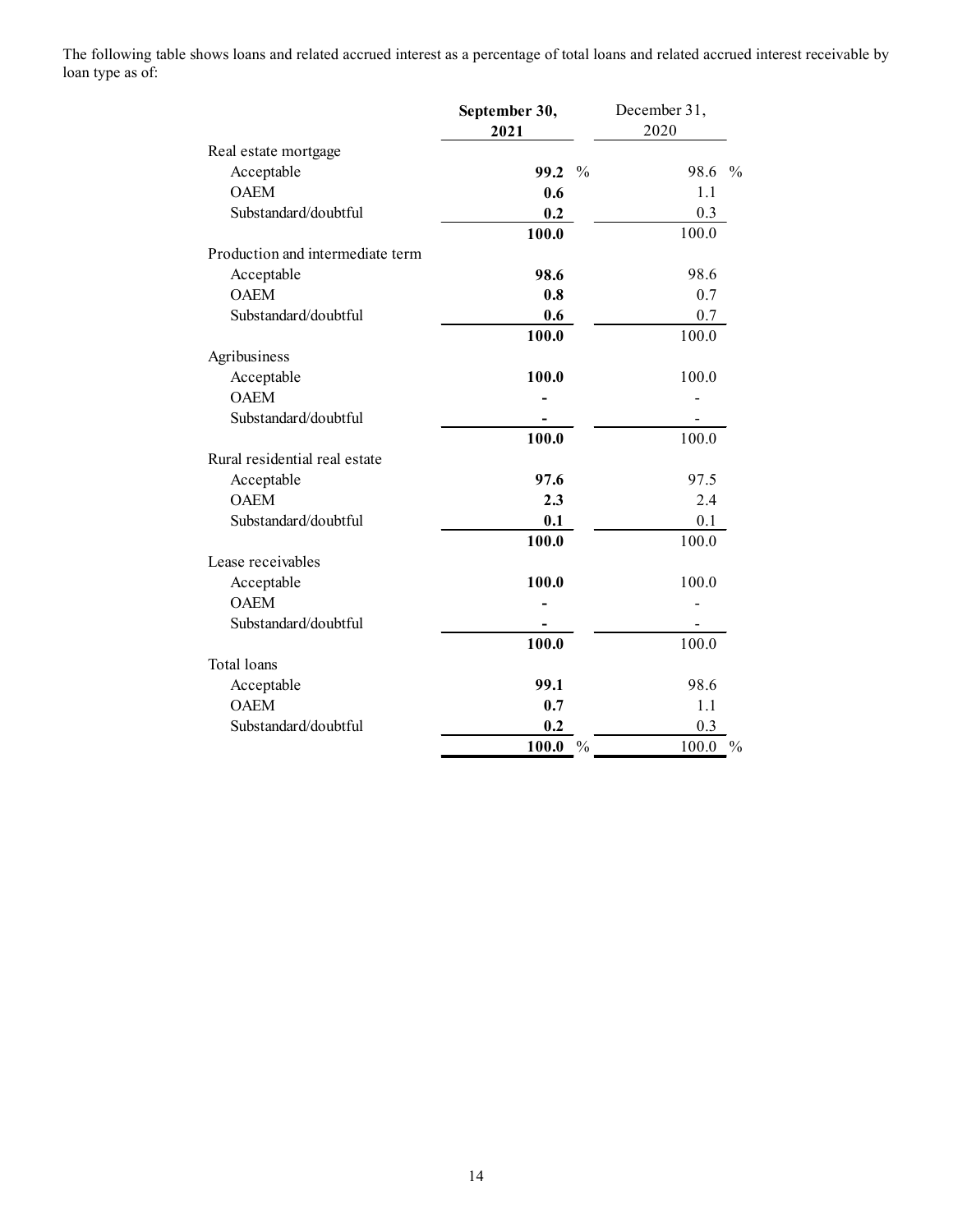| The following tables provide an age analysis of past due loans (including accrued interest) as of:<br>September 30, 2021 | 30-89                                   | 90 Days                               | <b>Total</b>                     | Not Past Due or                                                   |                                                                                                        |                                                     |  |
|--------------------------------------------------------------------------------------------------------------------------|-----------------------------------------|---------------------------------------|----------------------------------|-------------------------------------------------------------------|--------------------------------------------------------------------------------------------------------|-----------------------------------------------------|--|
|                                                                                                                          | <b>Days</b><br><b>Past Due</b>          | or More<br><b>Past Due</b>            | Past<br>Due                      | Less Than 30<br>Days Past Due                                     | <b>Total</b>                                                                                           | <b>Recorded Investment</b><br>>90 Days and Accruing |  |
| Real estate mortgage<br>Rural residential real estate<br>Production and intermediate term                                | \$1,685,162<br>155,153<br>27,718        | \$147,287<br>$\overline{\phantom{a}}$ | \$1,832,449<br>155,153<br>27,718 | \$611,065,205<br>32,471,116<br>13,098,593<br>5,599,597<br>858,461 | Loans<br>\$612,897,654<br>32,626,269<br>13,126,311<br>5,599,597<br>858,461<br>308,649<br>\$665,416,941 | S.                                                  |  |
| Processing and marketing<br><b>Farm-related business</b><br>Lease receivables<br><b>Total</b>                            | $\overline{\phantom{0}}$<br>\$1,868,033 | 147,287<br>S.                         | \$2,015,320                      | 308,649<br>\$663,401,621                                          |                                                                                                        | <sup>S</sup>                                        |  |
|                                                                                                                          | 30-89<br>Days                           | 90 Days<br>or More                    | Total<br>Past                    | Not Past Due or<br>Less Than 30                                   | Total                                                                                                  | Recorded Investment                                 |  |
| December 31, 2020                                                                                                        | Past Due                                | Past Due                              | Due                              | Days Past Due                                                     | Loans                                                                                                  | >90 Days and Accruing                               |  |
| Real estate mortgage<br>Rural residential real estate                                                                    | \$3,516,804<br>22,254                   | \$<br>25,435                          | \$ 3,542,239<br>22,254           | \$ 549,641,200<br>32,510,084                                      | \$553,183,439<br>32,532,338                                                                            | $\mathbb{S}$                                        |  |
| Production and intermediate term                                                                                         | 49,390                                  |                                       | 49,390                           | 17,280,585                                                        | 17,329,975                                                                                             |                                                     |  |
| Processing and marketing                                                                                                 | $\overline{\phantom{a}}$                |                                       | $\overline{\phantom{a}}$         | 9,934,840                                                         | 9,934,840                                                                                              |                                                     |  |
| Farm-related business                                                                                                    | $\overline{\phantom{a}}$                |                                       |                                  | 614,186                                                           | 614,186                                                                                                |                                                     |  |
| Lease receivables                                                                                                        |                                         |                                       | \$3,613,883                      | 319,190                                                           | 319,190<br>\$613,913,968                                                                               |                                                     |  |

A restructuring of a debt constitutes a troubled debt restructuring if the creditor for economic or legal reasons related to the debtor's financial difficulties grants a concession to the debtor that it would not otherwise consider. Troubled debt restructurings (TDRs) are undertaken in order to improve the likelihood of recovery on the loan and may include, but are not limited to, forgiveness of principal or interest, interest rate reductions that are lower than the current market rate for new debt with similar risk, or significant term or payment extensions.

As of September 30, 2021, the total recorded investment of troubled debt restructured loans was \$100,696, including \$20,255 classified as nonaccrual and \$80,441 classified as accrual, with no specific allowance for loan losses. As of September 30, 2021 and December 31, 2020, there were no commitments to lend funds to borrowers whose loan terms have been modified in a troubled debt restructuring.

In restructurings where principal is forgiven, the amount of the forgiveness is immediately charged off. In restructurings where accrued interest is forgiven, the interest is reversed (if current year interest) or charged off (if prior year interest). There were no TDR chargeoffs recorded and no TDR defaults for the quarter ending September 30, 2021.

The predominant form of concession granted for troubled debt restructuring includes extensions and/or rearranging terms. Other types of modifications include principal or accrued interest reductions, interest rate decreases and delayed payments, among others. At times, these terms might be offset with incremental payments, collateral or new borrower guarantees, in which case the Association assesses all of the modified terms to determine if the overall modification qualifies as a troubled debt restructuring.

The following table provides information on outstanding loans restructured in troubled debt restructurings at period end. These loans are included as impaired loans in the impaired loan table at:

|                      | Loans Modified as TDRs |                      | TDRs in Nonaccrual Status* |                      |
|----------------------|------------------------|----------------------|----------------------------|----------------------|
|                      | September 30,<br>2021  | December 31,<br>2020 | September 30,<br>2021      | December 31,<br>2020 |
| Real estate mortgage | 100.696                | 296,034              | 20,255                     | 25,435               |
| Total                | 100.696                | 296,034              | 20,255                     | 25,435               |

\*represents the portion of loans modified as TDRs that are in nonaccrual status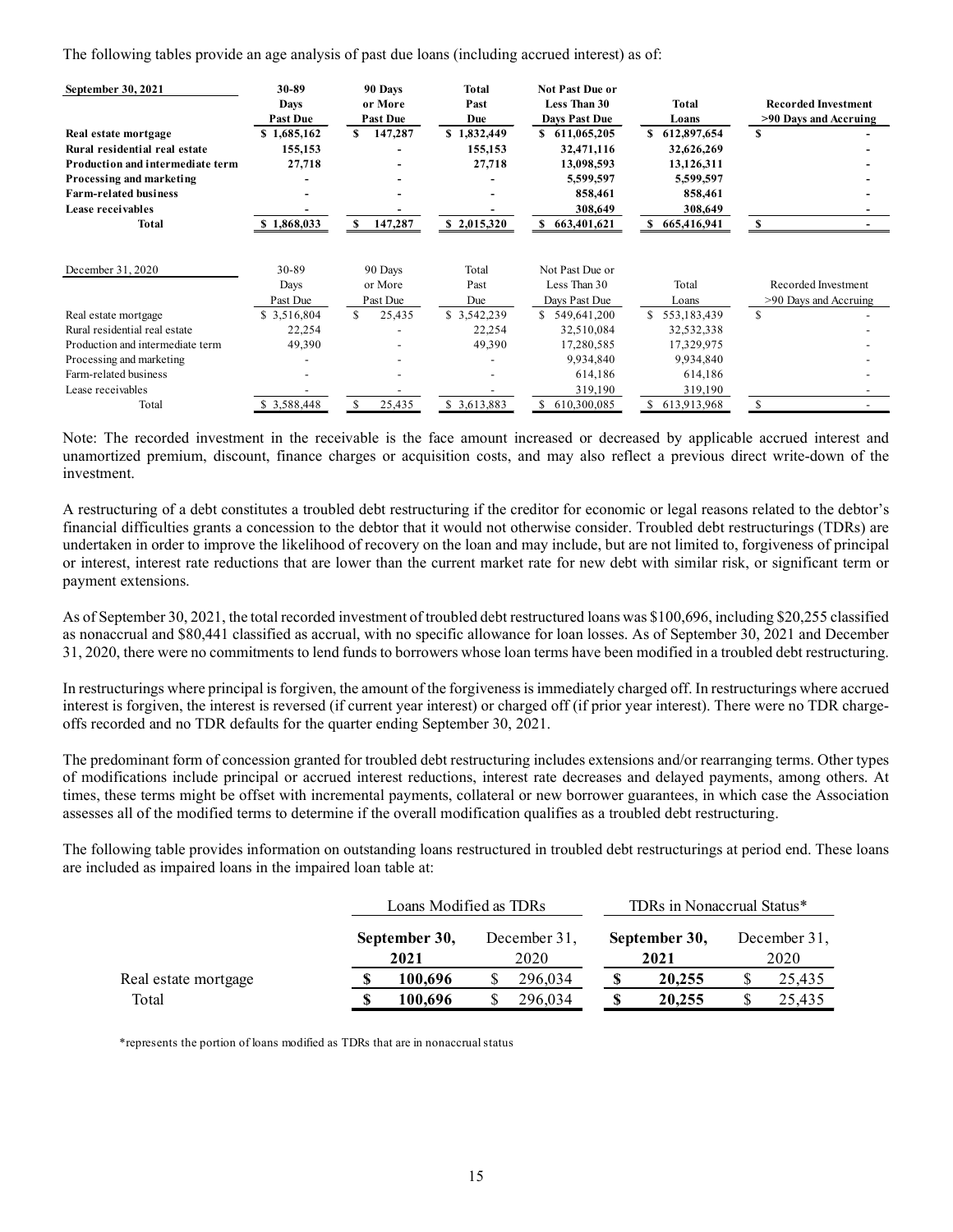| Additional impaired loan information is as follows:                                          |                    |                        |                             |                    |                          |                               |                                |                                      |                    |                                          |
|----------------------------------------------------------------------------------------------|--------------------|------------------------|-----------------------------|--------------------|--------------------------|-------------------------------|--------------------------------|--------------------------------------|--------------------|------------------------------------------|
|                                                                                              |                    |                        |                             |                    |                          |                               |                                |                                      |                    |                                          |
|                                                                                              |                    |                        | September 30, 2021          |                    |                          |                               |                                | December 31, 2020                    |                    |                                          |
|                                                                                              |                    |                        | Unpaid                      |                    |                          |                               |                                | Unpaid                               |                    |                                          |
|                                                                                              |                    | Recorded               | Principal                   |                    | Related                  | Recorded                      |                                | Principal                            |                    | Related                                  |
|                                                                                              |                    | Investment             | <b>Balance</b> <sup>a</sup> |                    | Allowance                | Investment                    |                                | Balance <sup>a</sup>                 |                    | Allowance                                |
| Impaired loans with a related                                                                |                    |                        |                             |                    |                          |                               |                                |                                      |                    |                                          |
| allowance for credit losses:                                                                 |                    |                        |                             |                    |                          |                               |                                |                                      |                    |                                          |
| Real estate mortgage                                                                         | $\mathbf S$        |                        | \$                          | \$                 |                          | <sup>\$</sup>                 |                                | $\mathbf S$                          | \$                 |                                          |
| Production and intermediate term                                                             |                    |                        |                             |                    | $\overline{\phantom{a}}$ |                               |                                |                                      |                    |                                          |
| Rural residential real estate                                                                |                    | 7,369                  | 7,369                       |                    | 7,631                    |                               |                                |                                      |                    |                                          |
| Total                                                                                        | $\mathbf{s}$       | 7,369                  | 7,369<br>$\mathbf S$        | $\mathbf{s}$       | 7,631                    | $\mathbb{S}$                  |                                | <sup>\$</sup>                        | <sup>S</sup>       |                                          |
| Impaired loans with no related                                                               |                    |                        |                             |                    |                          |                               |                                |                                      |                    |                                          |
| allowance for credit losses:                                                                 |                    |                        |                             |                    |                          |                               |                                |                                      |                    |                                          |
| Real estate mortgage                                                                         |                    | \$533,337              | \$533,019                   | \$                 |                          | \$710,782                     |                                | \$709,669                            | \$                 |                                          |
| Production and intermediate term                                                             |                    | 31,018                 | 31,283                      |                    |                          |                               | 41,769                         | 42,033                               |                    |                                          |
| Rural residential real estate<br>Total                                                       |                    | 29,607<br>\$593,962    | 29,607<br>\$593,909         | <sup>\$</sup>      |                          | \$782,068                     | 29,517                         | 29,517<br>\$781,219                  |                    |                                          |
| Total impaired loans:                                                                        |                    |                        |                             |                    |                          |                               |                                |                                      | S.                 |                                          |
| Real estate mortgage                                                                         |                    | \$533,337              | \$533,019                   | \$                 |                          | \$710,782                     |                                | \$709,669                            | \$                 |                                          |
| Production and intermediate term                                                             |                    | 31,018                 | 31,283                      |                    |                          |                               | 41,769                         | 42,033                               |                    |                                          |
| Rural residential real estate                                                                |                    | 36,976                 | 36,976                      |                    | 7,631                    |                               | 29,517                         | 29,517                               |                    |                                          |
| Total                                                                                        |                    | \$601,331              | \$601,278                   | \$                 | 7,631                    | \$782,068                     |                                | \$781,219                            | \$                 |                                          |
|                                                                                              |                    |                        |                             |                    |                          |                               |                                |                                      |                    |                                          |
| <sup>a</sup> Unpaid principal balance represents the recorded principal balance of the loan. |                    |                        |                             |                    |                          |                               |                                |                                      |                    |                                          |
|                                                                                              |                    |                        |                             |                    |                          |                               |                                |                                      |                    |                                          |
|                                                                                              |                    | September 30, 2021     | For the Three Months Ended  | September 30, 2020 |                          |                               | September 30, 2021             | For the Nine Months Ended            | September 30, 2020 |                                          |
|                                                                                              | Average            | Interest               | Average                     | Interest           |                          | Average                       | Interest                       | Average                              |                    | Interest                                 |
|                                                                                              | Impaired           | Income                 | Impaired                    | Income             |                          | Impaired                      | Income                         | Impaired                             |                    | Income                                   |
| Impaired loans with a related                                                                | Loans              | Recognized             | Loans                       | Recognized         |                          | Loans                         | Recognized                     | Loans                                |                    | Recognized                               |
| allowance for credit losses:                                                                 |                    |                        |                             |                    |                          |                               |                                |                                      |                    |                                          |
| Real estate mortgage<br>$\mathbf{s}$                                                         |                    | S                      | <sup>\$</sup>               | \$                 |                          | S<br>$\overline{\phantom{a}}$ | \$<br>$\overline{\phantom{a}}$ | \$.                                  |                    | $\mathbb{S}$<br>$\overline{\phantom{a}}$ |
| Production and intermediate term                                                             |                    |                        |                             |                    |                          |                               |                                |                                      |                    |                                          |
| Rural residential real estate<br>Total                                                       | 7,477<br>$S$ 7,477 | $\mathbf{s}$<br>$\sim$ | \$                          | <sup>\$</sup>      | $\sim$                   | 3,126<br>3,126<br>S           | $\mathbf{s}$                   | 146<br>146<br>$\mathbb{S}$<br>$\sim$ |                    | <sup>\$</sup>                            |
| Impaired loans with no related                                                               |                    |                        |                             |                    |                          |                               |                                |                                      |                    |                                          |

|                                                                |             | For the Three Months Ended |                    |             |                           |                          | For the Nine Months Ended |                          |
|----------------------------------------------------------------|-------------|----------------------------|--------------------|-------------|---------------------------|--------------------------|---------------------------|--------------------------|
|                                                                |             | September 30, 2021         | September 30, 2020 |             | <b>September 30, 2021</b> |                          |                           | September 30, 2020       |
|                                                                | Average     | Interest                   | Average            | Interest    | Average                   | Interest                 | Average                   | Interest                 |
|                                                                | Impaired    | Income                     | Impaired           | Income      | Impaired                  | Income                   | Impaired                  | Income                   |
|                                                                | Loans       | Recognized                 | Loans              | Recognized  | Loans                     | Recognized               | Loans                     | Recognized               |
| Impaired loans with a related<br>allowance for credit losses:  |             |                            |                    |             |                           |                          |                           |                          |
| Real estate mortgage                                           | \$          |                            |                    |             |                           |                          |                           |                          |
| Production and intermediate term                               |             | $\overline{\phantom{0}}$   |                    |             |                           | $\overline{\phantom{0}}$ |                           | $\overline{\phantom{0}}$ |
| Rural residential real estate                                  | 7,477       |                            |                    |             | 3,126                     | 146                      |                           |                          |
| Total                                                          | 7,477<br>S. |                            |                    |             | 3,126                     | 146<br>-SS               |                           |                          |
| Impaired loans with no related<br>allowance for credit losses: |             |                            |                    |             |                           |                          |                           |                          |
| Real estate mortgage                                           | \$538,899   | 963<br>S                   | \$932,637          | 8,353       | \$506,065                 | 3,966                    | \$635,714                 | \$29,634                 |
| Production and intermediate term                               | 31,266      | 12,710                     | 7,644              | 7,827       | 31,850                    | 30,609                   | 2,600                     | 15,223                   |
| Rural residential real estate                                  | 29,051      |                            | 764,234            | 7,589       | 29,024                    |                          | 753,295                   | 22,886                   |
| Total                                                          | \$599,216   | 13,673<br>S                | \$1,704,515        | 23,769      | \$566,939                 | \$ 34,575                | \$1,391,609               | \$67,743                 |
| Total impaired loans:                                          |             |                            |                    |             |                           |                          |                           |                          |
| Real estate mortgage                                           | \$538,899   | 963<br>S                   | \$.<br>932,637     | 8,353<br>£. | \$506,065                 | 3,966                    | \$635,714                 | 29,634                   |
| Production and intermediate term                               | 31,266      | 12,710                     | 7,644              | 7,827       | 31,850                    | 30,609                   | 2,600                     | 15,223                   |
| Rural residential real estate                                  | 36,528      |                            | 764,234            | 7,589       | 32,150                    | 146                      | 753,295                   | 22,886                   |
| Total                                                          | 606,693     | 13,673                     | \$1,704,515        | 23,769      | 570,065                   | 34,721<br>S.             | \$1,391,609               | 67,743                   |
|                                                                |             |                            |                    |             |                           |                          |                           |                          |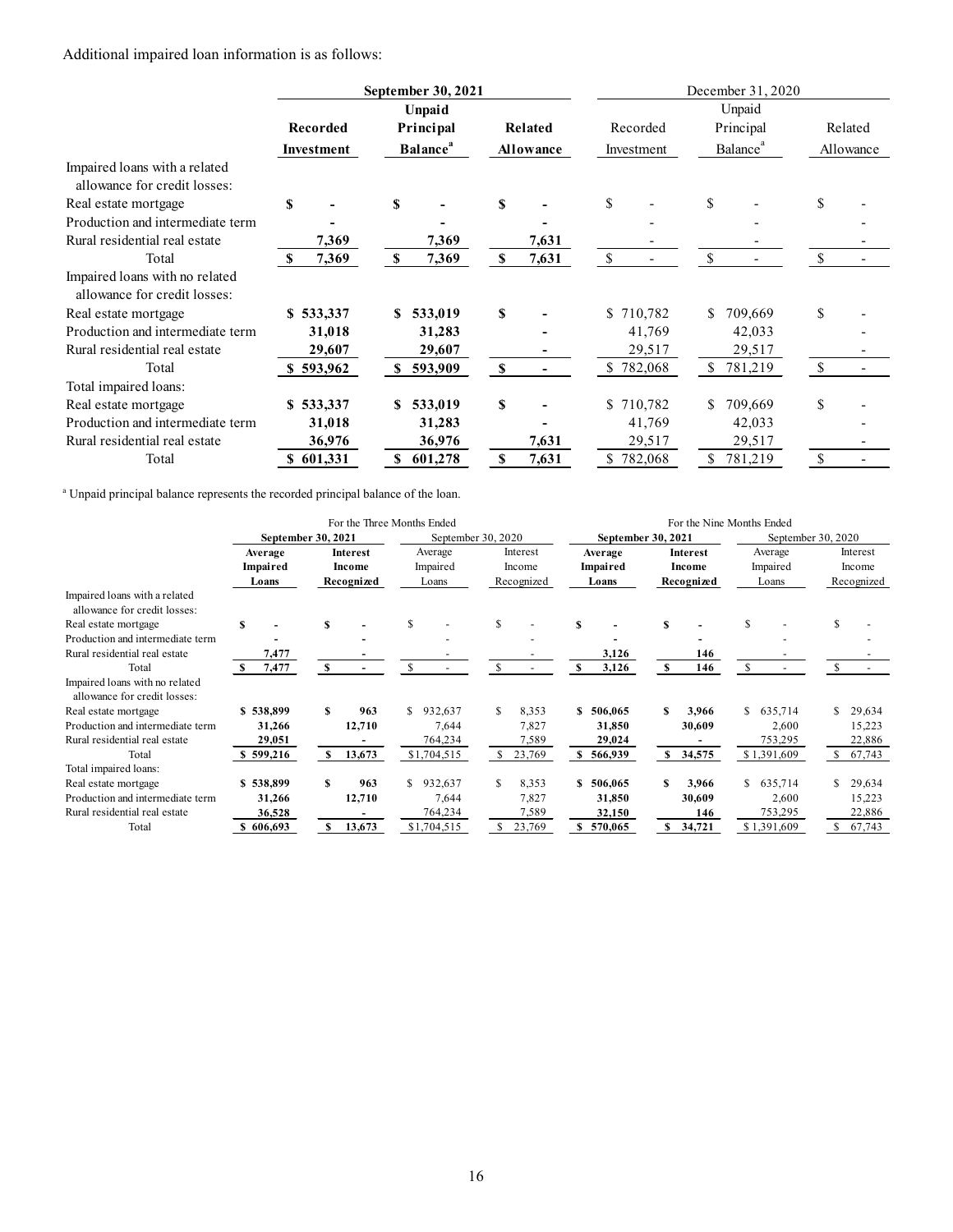|                                                      |                           | A summary of changes in the allowance for loan losses and period end recorded investment in loans is as follows: |                                         |                         |                          |              |                          |               |                                                      |              |                                                      |
|------------------------------------------------------|---------------------------|------------------------------------------------------------------------------------------------------------------|-----------------------------------------|-------------------------|--------------------------|--------------|--------------------------|---------------|------------------------------------------------------|--------------|------------------------------------------------------|
|                                                      | Real Estate               | Production and<br>Intermediate                                                                                   |                                         |                         |                          |              | Rural<br>Residential     |               | Lease                                                |              |                                                      |
|                                                      | Mortgage                  | Term                                                                                                             | Agribusiness                            |                         | Communications           |              | Real Estate              |               | Receivables                                          |              | Total                                                |
| <b>Allowance for Credit</b><br>Losses:               |                           |                                                                                                                  |                                         |                         |                          |              |                          |               |                                                      |              |                                                      |
| Balance at June 30, 2021                             | \$2,429,067               | \$1,345,723                                                                                                      | \$1,569,584                             | \$                      |                          | S            | 18,168                   | S             | $\blacksquare$                                       | S            | 5,362,542                                            |
| <b>Charge-offs</b><br>Recoveries                     | $\overline{\phantom{0}}$  | $\overline{\phantom{a}}$<br>41,953                                                                               | $\overline{\phantom{a}}$                |                         |                          |              | $\overline{\phantom{0}}$ |               | ٠<br>٠                                               |              | $\overline{\phantom{a}}$<br>41,953                   |
| <b>Provision for loan losses</b><br>Other            |                           | $\overline{\phantom{a}}$<br>$\overline{\phantom{a}}$                                                             |                                         |                         |                          |              |                          |               |                                                      |              | $\overline{\phantom{a}}$<br>$\overline{\phantom{a}}$ |
| Balance at September 30, 2021                        | 2,429,067<br>S.           | \$1,387,676                                                                                                      | \$1,569,584                             | $\mathbf{s}$            | $\sim$                   | $\mathbf{s}$ | 18,168                   | <b>S</b>      | $\overline{\phantom{a}}$                             | S            | 5,404,495                                            |
| Balance at December 31, 2020                         | \$2,429,067               | \$1,315,368                                                                                                      | \$1,509,584                             | \$                      |                          | S            | 18,168                   | S             | $\overline{\phantom{a}}$                             | £.           | 5,272,187                                            |
| <b>Charge-offs</b><br>Recoveries                     |                           | $\overline{\phantom{a}}$<br>72,308                                                                               | $\blacksquare$                          |                         |                          |              | $\overline{\phantom{0}}$ |               | $\overline{\phantom{0}}$<br>$\overline{\phantom{a}}$ |              | $\sim$<br>72,308                                     |
| <b>Provision for loan losses</b>                     |                           | -                                                                                                                | $\overline{\phantom{a}}$                |                         |                          |              |                          |               |                                                      |              | $\sim$                                               |
| Other<br>Balance at September 30, 2021               | \$2,429,067               | $\overline{\phantom{a}}$<br>\$1,387,676                                                                          | 60,000<br>\$1,569,584                   | - S                     | $\sim$                   | S            | 18,168                   | $\mathbf{s}$  | $\sim$                                               | $\mathbf{s}$ | 60,000<br>5,404,495                                  |
| <b>Ending Balance:</b>                               |                           |                                                                                                                  |                                         |                         |                          |              |                          |               |                                                      |              |                                                      |
| Individually evaluated for                           |                           |                                                                                                                  |                                         |                         |                          |              |                          |               |                                                      |              |                                                      |
| impairment<br>Collectively evaluated for             | $\mathbf{s}$              | <b>S</b>                                                                                                         | <b>S</b>                                | S                       |                          | $\mathbf{s}$ | 7,631                    | <b>S</b>      | $\overline{\phantom{a}}$                             | S            | 7,631                                                |
| impairment<br>Balance at September 30, 2021          | 2,429,067<br>\$2,429,067  | 1,387,676<br>\$1,387,676                                                                                         | 1,569,584<br>\$1,569,584                | $\overline{\mathbf{s}}$ | $\sim$                   | $\mathbf{s}$ | 10,537<br>18,168         | $\mathbf{s}$  | $\sim$ $-$                                           | $\mathbf{s}$ | 5,396,864<br>5,404,495                               |
|                                                      |                           |                                                                                                                  |                                         |                         |                          |              |                          |               |                                                      |              |                                                      |
| Balance at June 30, 2020<br>Charge-offs              | \$2,429,067<br>$\sim$     | \$1,264,830<br>$\sim$                                                                                            | \$1,573,584<br>$\overline{\phantom{a}}$ | $\mathbb{S}$            |                          | \$           | 18,168                   | $\mathbb{S}$  | $\overline{\phantom{a}}$<br>$\overline{\phantom{a}}$ | \$           | 5,285,649<br>$\sim$                                  |
| Recoveries                                           | $\sim$                    | 22,061                                                                                                           | $\overline{\phantom{a}}$                |                         |                          |              |                          |               | $\overline{\phantom{a}}$                             |              | 22,061                                               |
| Provision for loan losses<br>Other                   | $\overline{\phantom{a}}$  | $\overline{\phantom{a}}$<br>$\overline{\phantom{a}}$                                                             | $\overline{\phantom{a}}$<br>(44,000)    |                         | $\overline{\phantom{a}}$ |              | $\sim$                   |               | $\overline{\phantom{a}}$<br>$\overline{\phantom{a}}$ |              | $\sim$<br>(44,000)                                   |
| Balance at September 30, 2020                        | \$2,429,067               | \$1,286,891                                                                                                      | \$1,529,584                             | S.                      | $\sim$                   | \$           | 18,168                   | <sup>\$</sup> | $\sim$                                               | \$           | 5,263,710                                            |
| Balance at December 31, 2019                         | \$2,429,067               | \$1,200,931                                                                                                      | \$1,593,584                             | $\mathbb{S}$            | 4,840                    | \$           | 18,168                   | $\mathbb{S}$  | $\overline{\phantom{a}}$                             | \$           | 5,246,590                                            |
| Charge-offs<br>Recoveries                            | $\sim$<br>$\sim$          | $\sim$<br>81,120                                                                                                 | $\overline{\phantom{a}}$                |                         | $\overline{\phantom{a}}$ |              |                          |               | $\overline{\phantom{a}}$<br>$\overline{\phantom{a}}$ |              | $\sim$<br>81,120                                     |
| Provision for loan losses<br>Other                   |                           | $\overline{\phantom{a}}$<br>4,840                                                                                | $\overline{\phantom{a}}$<br>(64,000)    |                         | $\overline{\phantom{a}}$ |              |                          |               |                                                      |              | $\mathcal{L}_{\mathcal{A}}$<br>(64,000)              |
| Balance at September 30, 2020                        | $\frac{1}{2}$ , 2,429,067 | \$1,286,891                                                                                                      | \$1,529,584                             | $\mathbf{s}$            | (4, 840)<br>$\sim$       | <sup>S</sup> | 18,168                   | <sup>S</sup>  | $\sim$                                               | <sup>S</sup> | 5,263,710                                            |
| <b>Ending Balance:</b><br>Individually evaluated for |                           |                                                                                                                  |                                         |                         |                          |              |                          |               |                                                      |              |                                                      |
| impairment                                           | $\mathbb S$               | $\mathbb{S}$                                                                                                     | \$                                      | \$                      |                          | $\mathbb{S}$ |                          | $\mathbb S$   | $\overline{\phantom{a}}$                             | $\mathbb{S}$ | $\overline{\phantom{a}}$                             |
| Collectively evaluated for<br>impairment             | 2,429,067                 | 1,286,891                                                                                                        | 1,529,584                               |                         |                          |              | 18,168                   |               |                                                      |              | 5,263,710                                            |
| Balance at September 30, 2020                        | \$2,429,067               | \$1,286,891                                                                                                      | \$1,529,584                             | $\mathbf{s}$            | $\sim$                   | $\mathbb{S}$ | 18,168                   | $\mathbb{S}$  | $\sim$                                               | $\mathbb{S}$ | 5,263,710                                            |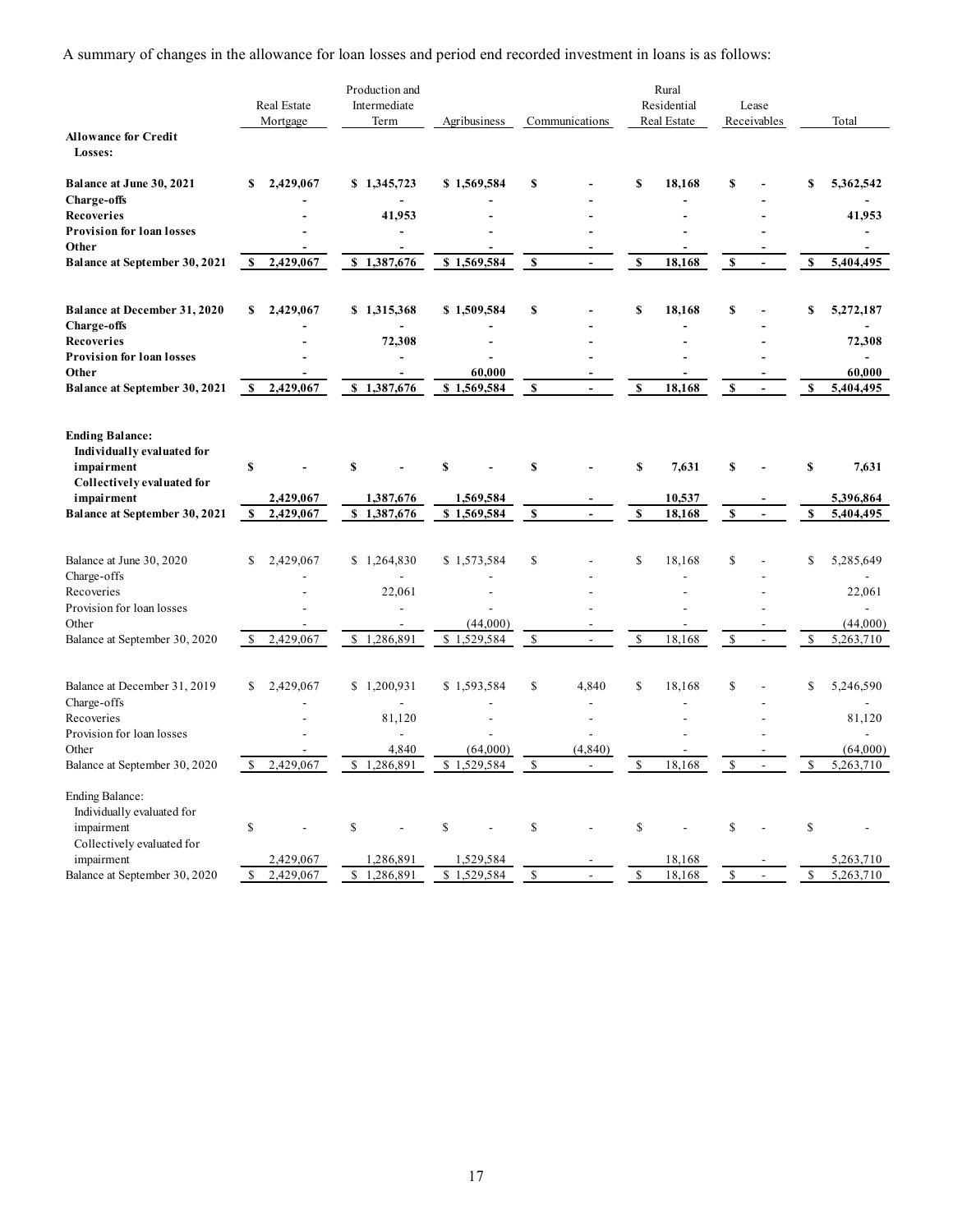|                                                                                                                       |                         | Production and<br>Intermediate |                                                                |                                  | Rural                      |                                                  |                    |
|-----------------------------------------------------------------------------------------------------------------------|-------------------------|--------------------------------|----------------------------------------------------------------|----------------------------------|----------------------------|--------------------------------------------------|--------------------|
|                                                                                                                       | Real Estate<br>Mortgage | Term                           | Agribusiness                                                   | Communications                   | Residential<br>Real Estate | Lease<br>Receivables                             | Total              |
| <b>Recorded Investments</b>                                                                                           |                         |                                |                                                                |                                  |                            |                                                  |                    |
| in Loans Outstanding:                                                                                                 |                         |                                |                                                                |                                  |                            |                                                  |                    |
| <b>Ending Balance at</b><br>September 30, 2021                                                                        | \$612,897,654           | \$13,126,311                   | \$6,458,058                                                    | -S                               | \$32,626,269               | \$308,649                                        | \$665,416,941      |
| Individually evaluated for                                                                                            |                         |                                |                                                                |                                  |                            |                                                  |                    |
| impairment                                                                                                            | 533,337<br>-SI          | 31,018<br>-SI                  | - \$<br>$\overline{\phantom{a}}$                               | S                                | S<br>36,976                | S<br>$\sim$ $-$                                  | 601,331<br>S       |
| Collectively evaluated for<br>impairment                                                                              | \$612,364,317           | \$13,095,293                   | \$6,458,058                                                    | - \$<br>$\overline{\phantom{a}}$ | \$32,589,293               | \$308,649                                        | \$664,815,610      |
| Ending Balance at                                                                                                     |                         |                                |                                                                |                                  |                            |                                                  |                    |
| December 31, 2020                                                                                                     | \$553,183,439           | \$17,329,975                   | \$10,549,026                                                   | \$<br>$\sim$                     | \$32,532,338               | \$319,190                                        | \$613,913,968      |
| Individually evaluated for                                                                                            | -8                      | 41,768<br>S                    | 710,782<br><sup>\$</sup>                                       | \$                               | 29,517<br>\$               | -S                                               | 782,067<br>\$      |
| impairment<br>Collectively evaluated for                                                                              |                         |                                |                                                                |                                  |                            | $\sim$ $-$                                       |                    |
| impairment                                                                                                            | \$553,183,439           | \$17,288,207                   | \$9,838,244                                                    | $\mathbf{s}$                     | \$32,502,821               | \$319,190                                        | \$613,131,901      |
| <b>NOTE 3-LEASES:</b>                                                                                                 |                         |                                |                                                                |                                  |                            |                                                  |                    |
|                                                                                                                       |                         |                                |                                                                |                                  |                            |                                                  |                    |
| The components of lease expense were as follows:                                                                      |                         |                                |                                                                |                                  |                            |                                                  |                    |
|                                                                                                                       |                         |                                | For the Three Months Ended                                     |                                  |                            | For the Nine Months Ended                        |                    |
| Classification                                                                                                        |                         | September 30, 2021             |                                                                | September 30, 2020               | September 30, 2021         |                                                  | September 30, 2020 |
| Operating lease cost<br>Net lease cost                                                                                |                         | -S<br>$\mathbf{s}$             | $\sqrt{\frac{2}{5}}$<br>6,543<br>$\sqrt{\frac{2}{5}}$<br>6,543 | 34,787<br>34,787                 | $\mathbf S$<br>$\mathbf S$ | 57,971<br>$\mathcal{S}$<br>$\mathbb S$<br>57,971 | 110,356<br>110,356 |
|                                                                                                                       |                         |                                |                                                                |                                  |                            |                                                  |                    |
|                                                                                                                       |                         |                                |                                                                |                                  |                            |                                                  |                    |
| Other information related to leases was as follows:                                                                   |                         |                                |                                                                | For the Three Months Ended       |                            | For the Nine Months Ended                        |                    |
|                                                                                                                       |                         |                                | September 30, 2021                                             | September 30, 2020               |                            | September 30, 2021                               | September 30, 2020 |
| Cash paid for amounts included in the measurement of lease liabilities:<br>Operating cash flows from operating leases |                         |                                | \$                                                             | 6,543<br>$\mathbf{s}$            | 34,787<br>$\mathbf{s}$     | 57,971<br>$\mathbf{s}$                           | 110,356            |
|                                                                                                                       |                         |                                |                                                                |                                  |                            |                                                  |                    |
| Lease term and discount rate are as follows:                                                                          |                         |                                |                                                                |                                  |                            |                                                  |                    |

## NOTE 3 ––LEASES:

|                      | For the Three Months Ended |                      | For the Nine Months Ended |                      |
|----------------------|----------------------------|----------------------|---------------------------|----------------------|
| Classification       | <b>September 30, 2021</b>  | September $30, 2020$ | September 30, 2021        | September $30, 2020$ |
| Operating lease cost | 6.543                      | 34.787               | 57,971                    | 110,356              |
| Net lease cost       | 6.543                      | 34,787               | 57,971                    | 110,356              |

| Net lease cost                                                                                                        | <b>S</b>                                       | 6,543 | $\mathbb{S}$               | 34,787 | $\mathbf S$               |              | 57,971<br>$\mathbb{S}$    |              | 110,356            |
|-----------------------------------------------------------------------------------------------------------------------|------------------------------------------------|-------|----------------------------|--------|---------------------------|--------------|---------------------------|--------------|--------------------|
| Other information related to leases was as follows:                                                                   |                                                |       | For the Three Months Ended |        |                           |              | For the Nine Months Ended |              |                    |
|                                                                                                                       |                                                |       | September 30, 2021         |        | September 30, 2020        |              | September 30, 2021        |              | September 30, 2020 |
| Cash paid for amounts included in the measurement of lease liabilities:<br>Operating cash flows from operating leases |                                                | \$    | 6,543                      | -S     | 34,787                    | $\mathbf{s}$ | 57,971                    | $\mathbf{s}$ | 110,356            |
| Lease term and discount rate are as follows:                                                                          |                                                |       |                            |        |                           |              |                           |              |                    |
|                                                                                                                       |                                                |       |                            |        | <b>September 30, 2021</b> |              |                           |              | December 31, 2020  |
| Weighted average remaining lease term in years<br>Operating leases                                                    |                                                |       |                            |        |                           | 1.75         |                           |              | 1.77               |
| Weighted average discount rate                                                                                        |                                                |       |                            |        |                           |              |                           |              |                    |
| Operating leases                                                                                                      |                                                |       |                            |        |                           | 2.84%        |                           |              | 2.84%              |
| Future minimum lease payments under non-cancellable leases as of September 30, 2021 were as follows:                  |                                                |       |                            |        |                           |              |                           |              |                    |
|                                                                                                                       |                                                |       |                            |        |                           | Operating    |                           |              |                    |
|                                                                                                                       |                                                |       |                            |        |                           | Leases       |                           |              |                    |
|                                                                                                                       | 2021 (excluding the nine months ended 9/30/21) |       |                            |        | \$                        | 13,085       |                           |              |                    |
|                                                                                                                       | 2022                                           |       |                            |        |                           | 35,321       |                           |              |                    |
|                                                                                                                       | 2023                                           |       |                            |        |                           | 15,680       |                           |              |                    |
|                                                                                                                       | 2024                                           |       |                            |        |                           |              |                           |              |                    |
|                                                                                                                       | 2025                                           |       |                            |        |                           |              |                           |              |                    |
|                                                                                                                       | Thereafter                                     |       |                            |        |                           |              |                           |              |                    |
|                                                                                                                       | Total lease payments                           |       |                            |        |                           | 64,086       |                           |              |                    |
|                                                                                                                       |                                                |       |                            |        |                           |              |                           |              |                    |
|                                                                                                                       |                                                |       |                            |        |                           |              |                           |              |                    |
|                                                                                                                       |                                                |       |                            |        |                           |              |                           |              |                    |
|                                                                                                                       |                                                |       |                            |        |                           |              |                           |              |                    |
|                                                                                                                       |                                                |       |                            |        |                           |              |                           |              |                    |

|                                                   |    | Operating                |
|---------------------------------------------------|----|--------------------------|
|                                                   |    | Leases                   |
| 2021 (excluding the nine months ended $9/30/21$ ) | \$ | 13,085                   |
| 2022                                              |    | 35,321                   |
| 2023                                              |    | 15,680                   |
| 2024                                              |    |                          |
| 2025                                              |    | $\overline{\phantom{0}}$ |
| Thereafter                                        |    |                          |
| Total lease payments                              | S  | 64,086                   |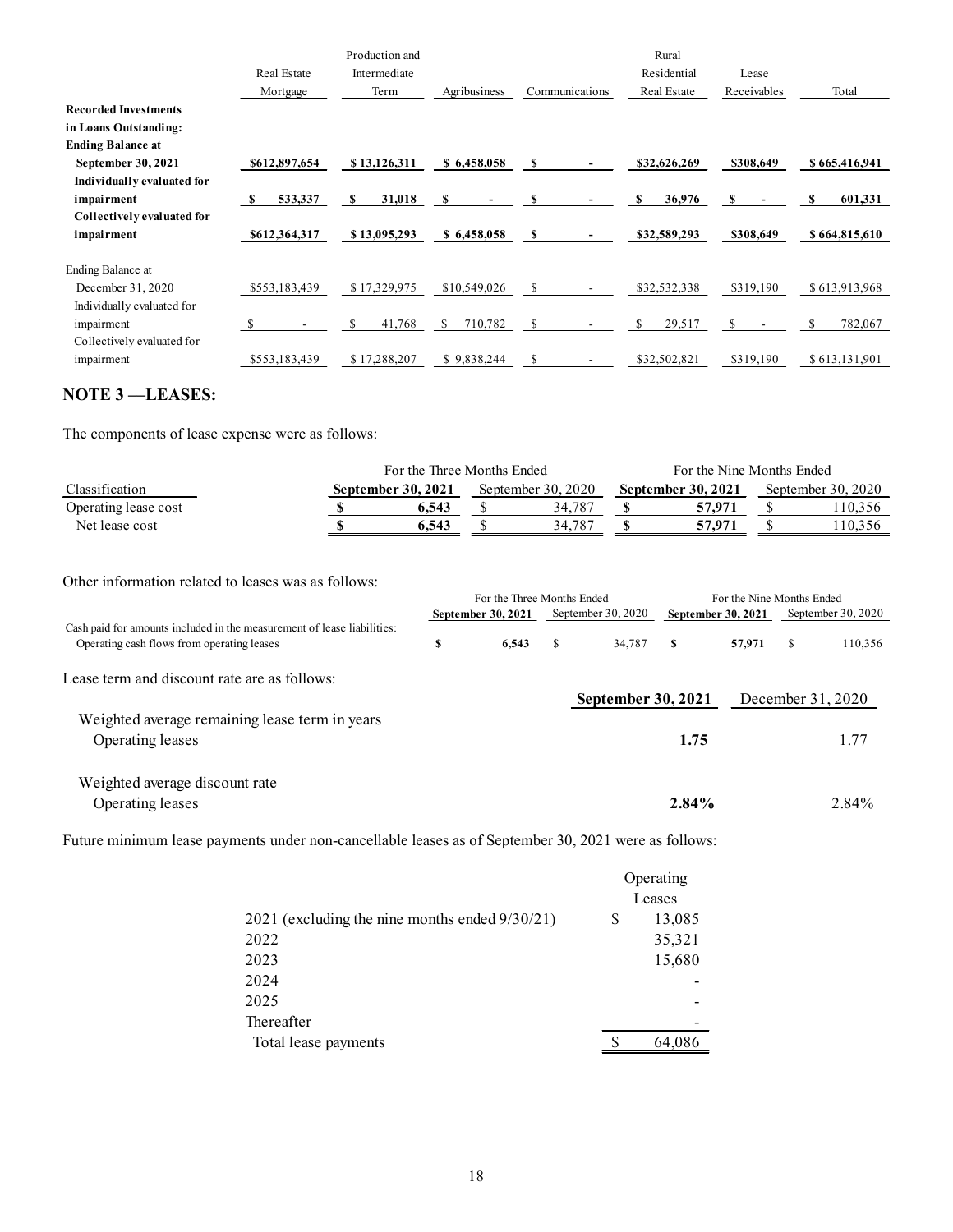## NOTE 4 – CAPITAL:

The Association's board of directors has established a Capital Adequacy Plan (Plan) that includes the capital targets that are necessary to achieve the Association's capital adequacy goals as well as the minimum permanent capital standards. The Plan monitors projected dividends, equity retirements and other actions that may decrease the Association's permanent capital. In addition to factors that must be considered in meeting the minimum standards, the board of directors also monitors the following factors: capability of management; quality of operating policies, procedures and internal controls; quality and quantity of earnings; asset quality and the adequacy of the allowance for losses to absorb potential loss within the loan and lease portfolios; sufficiency of liquid funds; needs of the Association's customer base; and any other risk-oriented activities, such as funding and interest rate risk, potential obligations under joint and several liability, contingent and off-balance-sheet liabilities or other conditions warranting additional capital. At least quarterly, management reviews the Association's goals and objectives with the board. All Adequacy Plan (Plan) that includes the capital targets that are necessary<br>
ell as the minimum permanent capital standards. The Plan monitors projected<br>
decrease the Association's permanent capital. In addition to facto **CAPITAL:**<br>  $\mathbf{A} \cdot \mathbf{C} \cdot \mathbf{A} \cdot \mathbf{C}$  and of directors has established a Capital Adequacy Plan (Plan) that includes the capital targets that are necessary<br>
sociation's capital adequacy goals as well as the minimum

## Regulatory Capitalization Requirements

| NOTE 4 - CAPITAL:                                                                                                                                                                                                                                                                                                                                                                                                                                                                                                                                                                                                                                                                                                                                                                                                                                                                                                                                                                                                                                                                                                                                                                                                                                                             |    |                                          |                              |                              |                             |
|-------------------------------------------------------------------------------------------------------------------------------------------------------------------------------------------------------------------------------------------------------------------------------------------------------------------------------------------------------------------------------------------------------------------------------------------------------------------------------------------------------------------------------------------------------------------------------------------------------------------------------------------------------------------------------------------------------------------------------------------------------------------------------------------------------------------------------------------------------------------------------------------------------------------------------------------------------------------------------------------------------------------------------------------------------------------------------------------------------------------------------------------------------------------------------------------------------------------------------------------------------------------------------|----|------------------------------------------|------------------------------|------------------------------|-----------------------------|
| The Association's board of directors has established a Capital Adequacy Plan (Plan) that includes the capital targets that are necessary<br>to achieve the Association's capital adequacy goals as well as the minimum permanent capital standards. The Plan monitors projected<br>dividends, equity retirements and other actions that may decrease the Association's permanent capital. In addition to factors that must<br>be considered in meeting the minimum standards, the board of directors also monitors the following factors: capability of management;<br>quality of operating policies, procedures and internal controls; quality and quantity of earnings; asset quality and the adequacy of the<br>allowance for losses to absorb potential loss within the loan and lease portfolios; sufficiency of liquid funds; needs of the Association's<br>customer base; and any other risk-oriented activities, such as funding and interest rate risk, potential obligations under joint and several<br>iability, contingent and off-balance-sheet liabilities or other conditions warranting additional capital. At least quarterly, management<br>reviews the Association's goals and objectives with the board.<br><b>Regulatory Capitalization Requirements</b> |    |                                          |                              |                              |                             |
|                                                                                                                                                                                                                                                                                                                                                                                                                                                                                                                                                                                                                                                                                                                                                                                                                                                                                                                                                                                                                                                                                                                                                                                                                                                                               |    | <b>Regulatory Requirements Including</b> |                              | As of                        |                             |
| Risk-adjusted:                                                                                                                                                                                                                                                                                                                                                                                                                                                                                                                                                                                                                                                                                                                                                                                                                                                                                                                                                                                                                                                                                                                                                                                                                                                                |    | <b>Capital Conservation Buffers</b>      |                              | <b>September 30, 2021</b>    |                             |
| Common equity tier 1 ratio                                                                                                                                                                                                                                                                                                                                                                                                                                                                                                                                                                                                                                                                                                                                                                                                                                                                                                                                                                                                                                                                                                                                                                                                                                                    |    |                                          | 7.00%                        |                              | 13.06%                      |
| Tier 1 capital ratio                                                                                                                                                                                                                                                                                                                                                                                                                                                                                                                                                                                                                                                                                                                                                                                                                                                                                                                                                                                                                                                                                                                                                                                                                                                          |    |                                          | 8.50%                        |                              | 13.06%                      |
| Total capital ratio                                                                                                                                                                                                                                                                                                                                                                                                                                                                                                                                                                                                                                                                                                                                                                                                                                                                                                                                                                                                                                                                                                                                                                                                                                                           |    |                                          | 10.50%                       |                              | 13.92%                      |
| Permanent capital ratio                                                                                                                                                                                                                                                                                                                                                                                                                                                                                                                                                                                                                                                                                                                                                                                                                                                                                                                                                                                                                                                                                                                                                                                                                                                       |    |                                          | 7.00%                        |                              | 13.17%                      |
| Non-risk-adjusted:                                                                                                                                                                                                                                                                                                                                                                                                                                                                                                                                                                                                                                                                                                                                                                                                                                                                                                                                                                                                                                                                                                                                                                                                                                                            |    |                                          |                              |                              |                             |
| Tier 1 leverage ratio                                                                                                                                                                                                                                                                                                                                                                                                                                                                                                                                                                                                                                                                                                                                                                                                                                                                                                                                                                                                                                                                                                                                                                                                                                                         |    |                                          | 5.00%                        |                              | 12.72%                      |
| UREE leverage ratio                                                                                                                                                                                                                                                                                                                                                                                                                                                                                                                                                                                                                                                                                                                                                                                                                                                                                                                                                                                                                                                                                                                                                                                                                                                           |    |                                          | 1.50%                        |                              | 13.80%                      |
| The details for the amounts used in the calculation of the regulatory capital ratios as of September 30, 2021:                                                                                                                                                                                                                                                                                                                                                                                                                                                                                                                                                                                                                                                                                                                                                                                                                                                                                                                                                                                                                                                                                                                                                                |    |                                          |                              |                              |                             |
|                                                                                                                                                                                                                                                                                                                                                                                                                                                                                                                                                                                                                                                                                                                                                                                                                                                                                                                                                                                                                                                                                                                                                                                                                                                                               |    | Common<br>equity<br>tier 1 ratio         | Tier 1<br>capital ratio      | Total capital<br>ratio       | Permanent<br>capital ratio  |
| Numerator:<br>Unallocated retained earnings                                                                                                                                                                                                                                                                                                                                                                                                                                                                                                                                                                                                                                                                                                                                                                                                                                                                                                                                                                                                                                                                                                                                                                                                                                   | S  | 90,442,099 \$                            | 90,442,099 \$                | 90,442,099 \$                | 90,442,099                  |
| Common Cooperative Equities:<br>Statutory minimum purchased borrower stock<br>Allowance for loan losses and reserve for credit losses subject to certain limitations                                                                                                                                                                                                                                                                                                                                                                                                                                                                                                                                                                                                                                                                                                                                                                                                                                                                                                                                                                                                                                                                                                          |    | 2,719,432                                | 2,719,432                    | 2,719,432<br>5,479,128       | 2,719,432                   |
| Regulatory Adjustments and Deductions:                                                                                                                                                                                                                                                                                                                                                                                                                                                                                                                                                                                                                                                                                                                                                                                                                                                                                                                                                                                                                                                                                                                                                                                                                                        |    |                                          |                              |                              |                             |
| Amount of allocated investments in other System institutions                                                                                                                                                                                                                                                                                                                                                                                                                                                                                                                                                                                                                                                                                                                                                                                                                                                                                                                                                                                                                                                                                                                                                                                                                  |    | (9,791,950)<br>83,369,581 \$             | (9,791,950)<br>83,369,581 \$ | (9,791,950)<br>88,848,709 \$ | (9,791,950)<br>83, 369, 581 |
| Denominator:                                                                                                                                                                                                                                                                                                                                                                                                                                                                                                                                                                                                                                                                                                                                                                                                                                                                                                                                                                                                                                                                                                                                                                                                                                                                  |    |                                          |                              |                              |                             |
| Risk-adjusted assets excluding allowance                                                                                                                                                                                                                                                                                                                                                                                                                                                                                                                                                                                                                                                                                                                                                                                                                                                                                                                                                                                                                                                                                                                                                                                                                                      | \$ | 648,289,237 \$                           | 648,289,237 \$               | 648,289,237 \$               | 648,289,237                 |
| Regulatory Adjustments and Deductions:                                                                                                                                                                                                                                                                                                                                                                                                                                                                                                                                                                                                                                                                                                                                                                                                                                                                                                                                                                                                                                                                                                                                                                                                                                        |    |                                          | (0.70105)                    |                              | (0.701)                     |

| Risk-adjusted:                                                                                                 |    | <b>Capital Conservation Buffers</b> |                         |              | <b>September 30, 2021</b> |      |                            |  |
|----------------------------------------------------------------------------------------------------------------|----|-------------------------------------|-------------------------|--------------|---------------------------|------|----------------------------|--|
| Common equity tier 1 ratio                                                                                     |    |                                     | 7.00%                   |              |                           |      | 13.06%                     |  |
| Tier 1 capital ratio                                                                                           |    |                                     | 8.50%                   |              |                           |      | 13.06%                     |  |
| Total capital ratio                                                                                            |    |                                     | 10.50%                  |              |                           |      | 13.92%                     |  |
| Permanent capital ratio                                                                                        |    |                                     | 7.00%                   |              |                           |      | 13.17%                     |  |
| Non-risk-adjusted:                                                                                             |    |                                     |                         |              |                           |      |                            |  |
| Tier 1 leverage ratio                                                                                          |    |                                     | 5.00%                   |              |                           |      | 12.72%                     |  |
| UREE leverage ratio                                                                                            |    |                                     | 1.50%                   |              |                           |      | 13.80%                     |  |
| The details for the amounts used in the calculation of the regulatory capital ratios as of September 30, 2021: |    |                                     |                         |              |                           |      |                            |  |
|                                                                                                                |    | Common<br>equity<br>tier 1 ratio    | Tier 1<br>capital ratio |              | Total capital<br>ratio    |      | Permanent<br>capital ratio |  |
| Numerator:                                                                                                     |    |                                     |                         |              |                           |      |                            |  |
| Unallocated retained earnings<br>Common Cooperative Equities:                                                  | -S | 90,442,099 \$                       | 90,442,099              | $\mathbf{s}$ | 90,442,099 \$             |      | 90,442,099                 |  |
| Statutory minimum purchased borrower stock                                                                     |    | 2,719,432                           | 2,719,432               |              | 2,719,432                 |      | 2,719,432                  |  |
| Allowance for loan losses and reserve for credit losses subject to certain limitations                         |    |                                     |                         |              | 5,479,128                 |      |                            |  |
| Regulatory Adjustments and Deductions:<br>Amount of allocated investments in other System institutions         |    | (9,791,950)                         | (9,791,950)             |              | (9,791,950)               |      | (9,791,950)                |  |
|                                                                                                                | \$ | 83,369,581 \$                       | 83,369,581 \$           |              | 88,848,709 \$             |      | 83,369,581                 |  |
| Denominator:                                                                                                   |    |                                     |                         |              |                           |      |                            |  |
| Risk-adjusted assets excluding allowance                                                                       | \$ | 648,289,237 \$                      | 648,289,237 \$          |              | 648,289,237 \$            |      | 648,289,237                |  |
| Regulatory Adjustments and Deductions:<br>Regulatory deductions included in total capital                      |    | (9,791,950)                         | (9,791,950)             |              | (9,791,950)               |      | (9,791,950)                |  |
| Allowance for loan losses                                                                                      |    |                                     |                         |              |                           |      | (5,379,128)                |  |
|                                                                                                                |    | 638,497,287 \$                      | 638,497,287 \$          |              | 638,497,287               | - \$ | 633,118,159                |  |
|                                                                                                                |    |                                     |                         | Tier 1       |                           |      | <b>UREE</b>                |  |
|                                                                                                                |    |                                     |                         |              | leverage ratio            |      | leverage ratio             |  |
| Numerator:                                                                                                     |    |                                     |                         |              |                           |      |                            |  |
| Unallocated retained earnings<br>Common Cooperative Equities:                                                  |    |                                     |                         |              | 90,442,099                |      | 90,442,099                 |  |
| Statutory minimum purchased borrower stock                                                                     |    |                                     |                         |              | 2,719,432                 |      |                            |  |
| Regulatory Adjustments and Deductions:                                                                         |    |                                     |                         |              |                           |      |                            |  |
| Amount of allocated investments in other System institutions                                                   |    |                                     |                         |              | (9,791,950)               |      |                            |  |
| Denominator:                                                                                                   |    |                                     |                         |              | 83,369,581                |      | 90,442,099                 |  |
| <b>Total Assets</b>                                                                                            |    |                                     |                         |              | 667, 165, 276             |      | 667, 165, 276              |  |
| Regulatory Adjustments and Deductions:                                                                         |    |                                     |                         |              |                           |      |                            |  |
| Regulatory deductions included in tier 1 capital                                                               |    |                                     |                         |              | (11, 631, 210)            |      | (11, 631, 210)             |  |

| Unallocated retained earnings<br>Common Cooperative Equities:                          | Ъ. | $90,442,099$ \$ |  | $90,442,099$ \$ |        | 90,442,099     | $\mathcal{P}$ | 90,442,099     |
|----------------------------------------------------------------------------------------|----|-----------------|--|-----------------|--------|----------------|---------------|----------------|
| Statutory minimum purchased borrower stock                                             |    | 2,719,432       |  | 2,719,432       |        | 2,719,432      |               | 2,719,432      |
| Allowance for loan losses and reserve for credit losses subject to certain limitations |    |                 |  |                 |        | 5,479,128      |               |                |
| Regulatory Adjustments and Deductions:                                                 |    |                 |  |                 |        |                |               |                |
| Amount of allocated investments in other System institutions                           |    | (9,791,950)     |  | (9,791,950)     |        | (9,791,950)    |               | (9,791,950)    |
|                                                                                        |    | 83,369,581 \$   |  | 83,369,581 \$   |        | 88,848,709 \$  |               | 83,369,581     |
| Denominator:                                                                           |    |                 |  |                 |        |                |               |                |
| Risk-adjusted assets excluding allowance<br>Regulatory Adjustments and Deductions:     |    | 648,289,237 \$  |  | 648,289,237 \$  |        | 648,289,237 \$ |               | 648,289,237    |
| Regulatory deductions included in total capital                                        |    | (9,791,950)     |  | (9,791,950)     |        | (9,791,950)    |               | (9,791,950)    |
| Allowance for loan losses                                                              |    |                 |  |                 |        |                |               | (5,379,128)    |
|                                                                                        |    | 638,497,287 \$  |  | 638,497,287 \$  |        | 638,497,287 \$ |               | 633,118,159    |
|                                                                                        |    |                 |  |                 | Tier 1 |                |               | <b>UREE</b>    |
|                                                                                        |    |                 |  |                 |        | leverage ratio |               | leverage ratio |
| Numerator:                                                                             |    |                 |  |                 |        |                |               |                |
| Unallocated retained earnings                                                          |    |                 |  |                 |        | 90,442,099     |               | 90,442,099     |
| Common Cooperative Equities:                                                           |    |                 |  |                 |        |                |               |                |
| Statutory minimum purchased borrower stock                                             |    |                 |  |                 |        | 2,719,432      |               |                |
| Regulatory Adjustments and Deductions:                                                 |    |                 |  |                 |        |                |               |                |
| Amount of allocated investments in other System institutions                           |    |                 |  |                 |        | (9,791,950)    |               |                |
|                                                                                        |    |                 |  |                 |        |                |               |                |
|                                                                                        |    |                 |  |                 |        | 83,369,581     |               | 90,442,099     |
| Denominator:                                                                           |    |                 |  |                 |        |                |               |                |
| <b>Total Assets</b>                                                                    |    |                 |  |                 |        | 667, 165, 276  |               | 667, 165, 276  |
| Regulatory Adjustments and Deductions:                                                 |    |                 |  |                 |        |                |               |                |
| Regulatory deductions included in tier 1 capital                                       |    |                 |  |                 |        | (11, 631, 210) |               | (11, 631, 210) |
|                                                                                        |    |                 |  |                 |        | 655,534,066    |               | 655,534,066    |
|                                                                                        |    |                 |  |                 |        |                |               |                |
|                                                                                        |    |                 |  |                 |        |                |               |                |
|                                                                                        | 19 |                 |  |                 |        |                |               |                |
|                                                                                        |    |                 |  |                 |        |                |               |                |
|                                                                                        |    |                 |  |                 |        |                |               |                |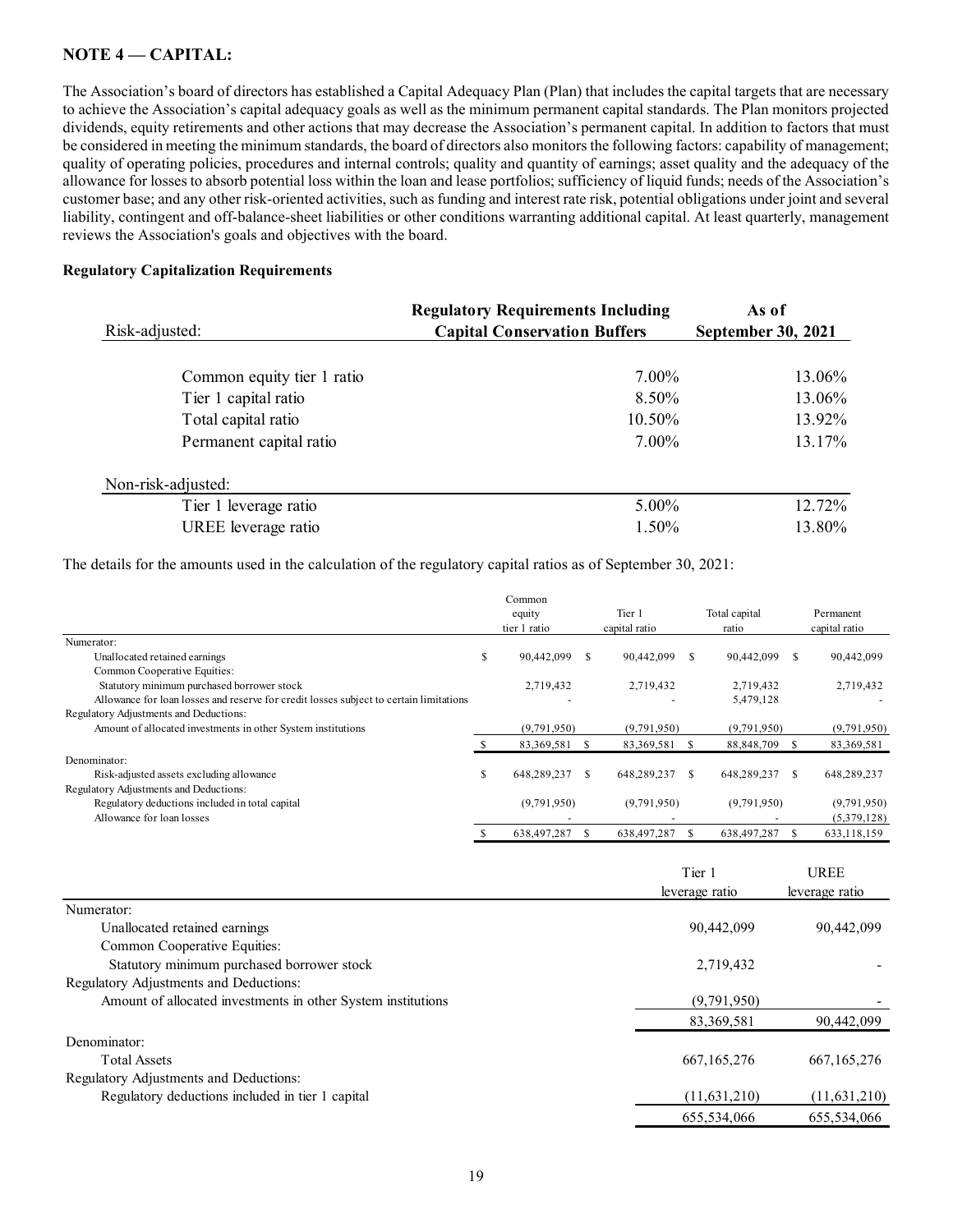An additional component of equity is accumulated other comprehensive loss as follows:

|                                    | <b>September 30, 2021</b> September 30, 2020 |            |
|------------------------------------|----------------------------------------------|------------|
| Nonpension postretirement benefits | (331,719)                                    | (125, 803) |

The Association's accumulated other comprehensive loss relates entirely to its nonpension other postretirement benefits. Amortization of prior service credits are reflected in "Salaries and employee benefits" and amortization of actuarial loss is reflected in "Other noninterest expense" in the Consolidated Statements of Comprehensive Income. The following table summarizes the change in accumulated other comprehensive loss for the nine months ended September 30:

| omponent of equity is accumulated other comprehensive loss as follows:                                                                                                                                                                                                                              |                    |                                      |                     |  |
|-----------------------------------------------------------------------------------------------------------------------------------------------------------------------------------------------------------------------------------------------------------------------------------------------------|--------------------|--------------------------------------|---------------------|--|
|                                                                                                                                                                                                                                                                                                     |                    | Accumulated Other Comprehensive Loss |                     |  |
|                                                                                                                                                                                                                                                                                                     | September 30, 2021 |                                      | September $30,2020$ |  |
| Nonpension postretirement benefits                                                                                                                                                                                                                                                                  |                    | \$<br>(331,719)                      | (125, 803)          |  |
| 's accumulated other comprehensive loss relates entirely to its nonpension other postretirement benefits. Amortization                                                                                                                                                                              |                    |                                      |                     |  |
| credits are reflected in "Salaries and employee benefits" and amortization of actuarial loss is reflected in "Other<br>ense" in the Consolidated Statements of Comprehensive Income. The following table summarizes the change in<br>ner comprehensive loss for the nine months ended September 30: |                    | 2021                                 | 2020                |  |
| Accumulated other comprehensive loss at January 1                                                                                                                                                                                                                                                   |                    | \$(346,227)                          | \$(123,589)         |  |
| Amortization of prior service credit included<br>in salaries and employee benefits                                                                                                                                                                                                                  |                    | (4, 813)                             | (4,812)             |  |
| Amortization of actuarial loss included<br>in salaries and employee benefits                                                                                                                                                                                                                        |                    |                                      |                     |  |
| Other comprehensive income (loss)                                                                                                                                                                                                                                                                   |                    | 19,321<br>14,508                     | 2,598<br>(2,214)    |  |

## NOTE 5 — INCOME TAXES:

Heritage Land Bank, ACA conducts its business activities through two wholly-owned subsidiaries. Long-term mortgage lending activities are conducted through a wholly-owned FLCA subsidiary which is exempt from federal and state income tax. Short- and intermediate-term lending activities are conducted through a wholly-owned PCA subsidiary. The PCA subsidiary and the ACA holding company are subject to income tax. Heritage Land Bank, ACA operates as a cooperative that qualifies for tax treatment under Subchapter T of the Internal Revenue Code. Accordingly, under specified conditions, Heritage Land Bank, ACA can exclude from taxable income amounts distributed as qualified patronage dividends in the form of cash, stock or allocated retained earnings. Provisions for income taxes are made only on those taxable earnings that will not be distributed as qualified patronage dividends. Deferred taxes are recorded at the tax effect of all temporary differences based on the assumption that such temporary differences are retained by the institution and will therefore impact future tax payments. A valuation allowance is provided against deferred tax assets to the extent that it is more likely than not (more than 50 percent probability), based on management's estimate, that they will not be realized.

## NOTE 6 — FAIR VALUE MEASUREMENTS:

FASB guidance defines fair value as the exchange price that would be received for an asset or paid to transfer a liability in the principal or most advantageous market for the asset or liability. See Note 15 to the 2020 Annual Report to Stockholders for a more complete description.

Assets and liabilities measured at fair value on a recurring basis are summarized below:

| September 30, 2021                         |                | <b>Fair Value Measurement Using</b> |         | <b>Total Fair</b> |
|--------------------------------------------|----------------|-------------------------------------|---------|-------------------|
|                                            | <b>Level 1</b> | Level 2                             | Level 3 | Val ue            |
| Assets:                                    |                |                                     |         |                   |
| Assets held in nonqualified benefit trusts | 63,192         |                                     |         | 63,192            |
|                                            |                |                                     |         |                   |
| December 31, 2020                          |                | Fair Value Measurement Using        |         | Total Fair        |
|                                            | Level 1        | Level 2                             | Level 3 | Value             |
| Assets:                                    |                |                                     |         |                   |
| Assets held in nonqualified benefit trusts | 50.492         |                                     |         | 50.492            |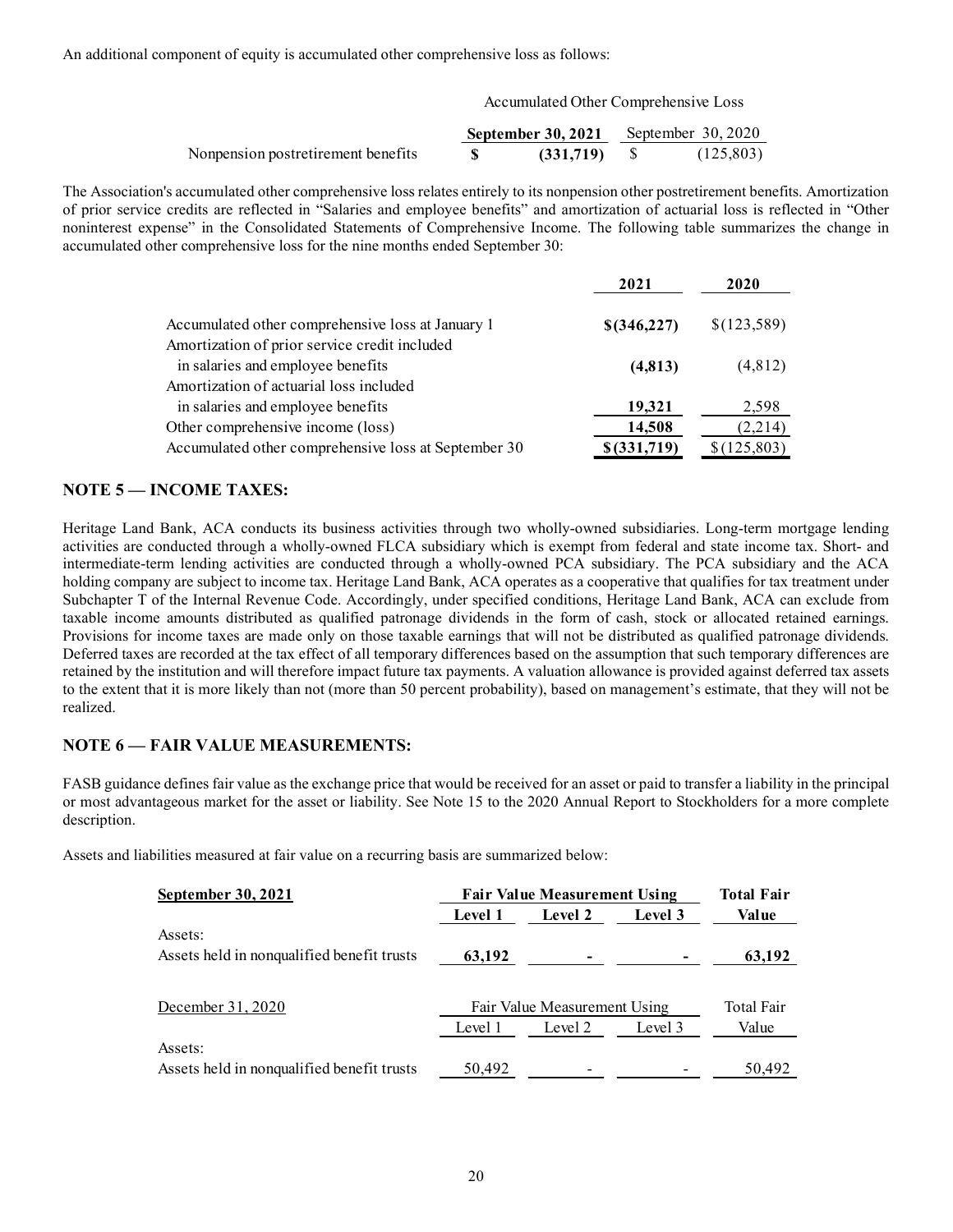| and liabilities measured at fair value on a nonrecurring basis for each of the fair value hierarchy values are summarized below: |         |                                                |         |                                   |                                |
|----------------------------------------------------------------------------------------------------------------------------------|---------|------------------------------------------------|---------|-----------------------------------|--------------------------------|
|                                                                                                                                  |         |                                                |         |                                   |                                |
| September 30, 2021                                                                                                               | Level 1 | <b>Fair Value Measurement Using</b><br>Level 2 | Level 3 | <b>Total Fair</b><br><b>Value</b> | <b>Total Gains</b><br>(Losses) |
| Assets:                                                                                                                          |         |                                                |         |                                   |                                |
| Other property owned                                                                                                             |         | $\overline{\phantom{0}}$                       | 658,198 | 658,198                           | (27, 817)                      |
| December 31, 2020                                                                                                                |         | Fair Value Measurement Using                   |         | Total Fair                        |                                |
|                                                                                                                                  | Level 1 | Level 2                                        | Level 3 | Value                             | (Losses)                       |
| Assets:                                                                                                                          |         |                                                |         |                                   | <b>Total Gains</b>             |

#### Uncertainty of Fair Value Measurements

With regard to nonrecurring measurements for other property owned, it is not practicable to provide specific information on inputs, as each collateral property is unique. System institutions utilize appraisals to value these loans and other property owned and take into account unobservable inputs, such as income and expense, comparable sales, replacement cost and comparability adjustments.

#### Valuation Techniques

As more fully discussed in Note 15 to the 2020 Annual Report to Stockholders, authoritative guidance establishes a fair value hierarchy, which requires an entity to maximize the use of observable inputs and minimize the use of unobservable inputs when measuring fair value. The following represent a brief summary of the valuation techniques used for the Association's assets and liabilities. For a more complete description, see Note 15 to the 2020 Annual Report to Stockholders.

## Assets Held in Nonqualified Benefits Trusts

Assets held in trust funds related to deferred compensation and supplemental retirement plans are classified within Level 1. The trust funds include investments that are actively traded and have quoted net asset values that are observable in the marketplace.

#### Standby Letters of Credit

The fair value of letters of credit approximate the fees currently charged for similar agreements or the estimated cost to terminate or otherwise settle similar obligations.

#### Loans Evaluated for Impairment

For certain loans evaluated for impairment under FASB impairment guidance, the fair value is based upon the underlying collateral since the loans are collateral-dependent loans for which real estate is the collateral. The fair value measurement process uses independent appraisals and other market-based information, but in many cases it also requires significant input based on management's knowledge of and judgment about current market conditions, specific issues relating to the collateral and other matters. As a result, a majority of these loans have fair value measurements that fall within Level 3 of the fair value hierarchy. When the value of the real estate, less estimated costs to sell, is less than the principal balance of the loan, a specific reserve is established.

#### Other Property Owned

Other property owned is generally classified as Level 3 of the fair value hierarchy. The process for measuring the fair value of the other property owned involves the use of independent appraisals and other market-based information. Costs to sell represent transaction costs and are not included as a component of the asset's fair value. As a result, these fair value measurements fall within Level 3 of the hierarchy.

#### Cash

For cash, the carrying amount is a reasonable estimate of fair value.

#### Loans

Fair value is estimated by discounting the expected future cash flows using the Associations' current interest rates at which similar loans would be made to borrowers with similar credit risk. The discount rates are based on the Associations' current loan origination rates as well as management's estimates of credit risk. Management has no basis to determine whether the fair values presented would be indicative of the value negotiated in an actual sale and could be less.